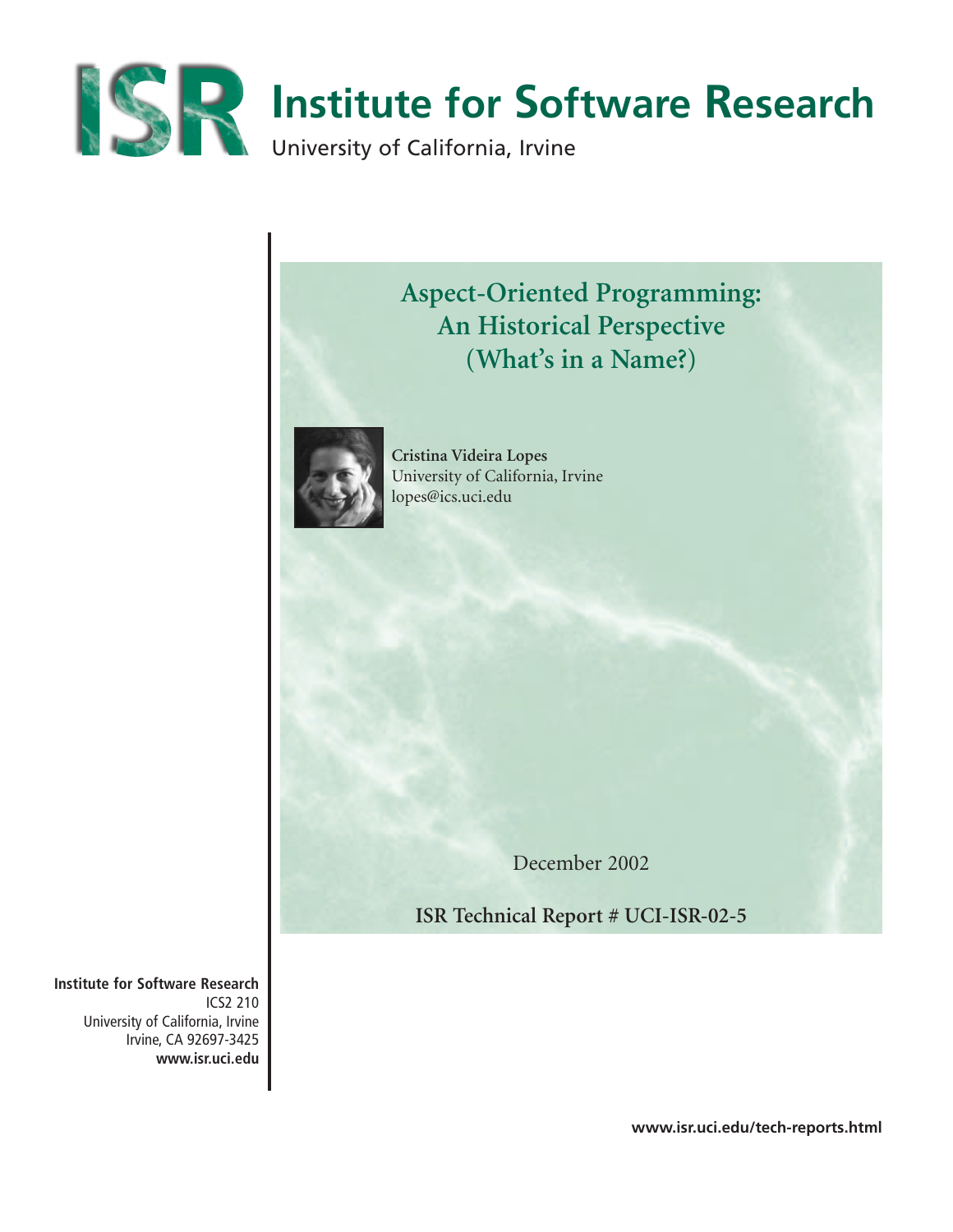#### **Aspect-Oriented Programming: An Historical Perspective (What's in a Name?)**

Cristina Videira Lopes Institute for Software Research University of California, Irvine Irvine, CA 92697-3425 lopes@ics.uci.edu

#### ISR Technical Report # UCI-ISR-02-5

December 2002

**Abstract:** The term "Aspect-Oriented Programming" (AOP) came into existence sometime between November of 1995 and May of 1996, at the Xerox Palo Alto Research Center (PARC). AOP was based on an extensive body of prior work, but somehow the existing terminology wasn't appropriate for describing what we were doing. The new programming technology we were beginning to devise was going to change the world! In this article I will give my own account of how AOP – the ideas, the technologies and the name – came to be. But History is just marginally interesting if one doesn't make the effort to learn from it and apply that knowledge in things that are still to come. AOP didn't quite "change the world" but, no doubt, it had an impact in research communities and in programming at- large. There are valuable lessons to be learned from the emergence of AOP, and an analysis of those is the ultimate goal of this article.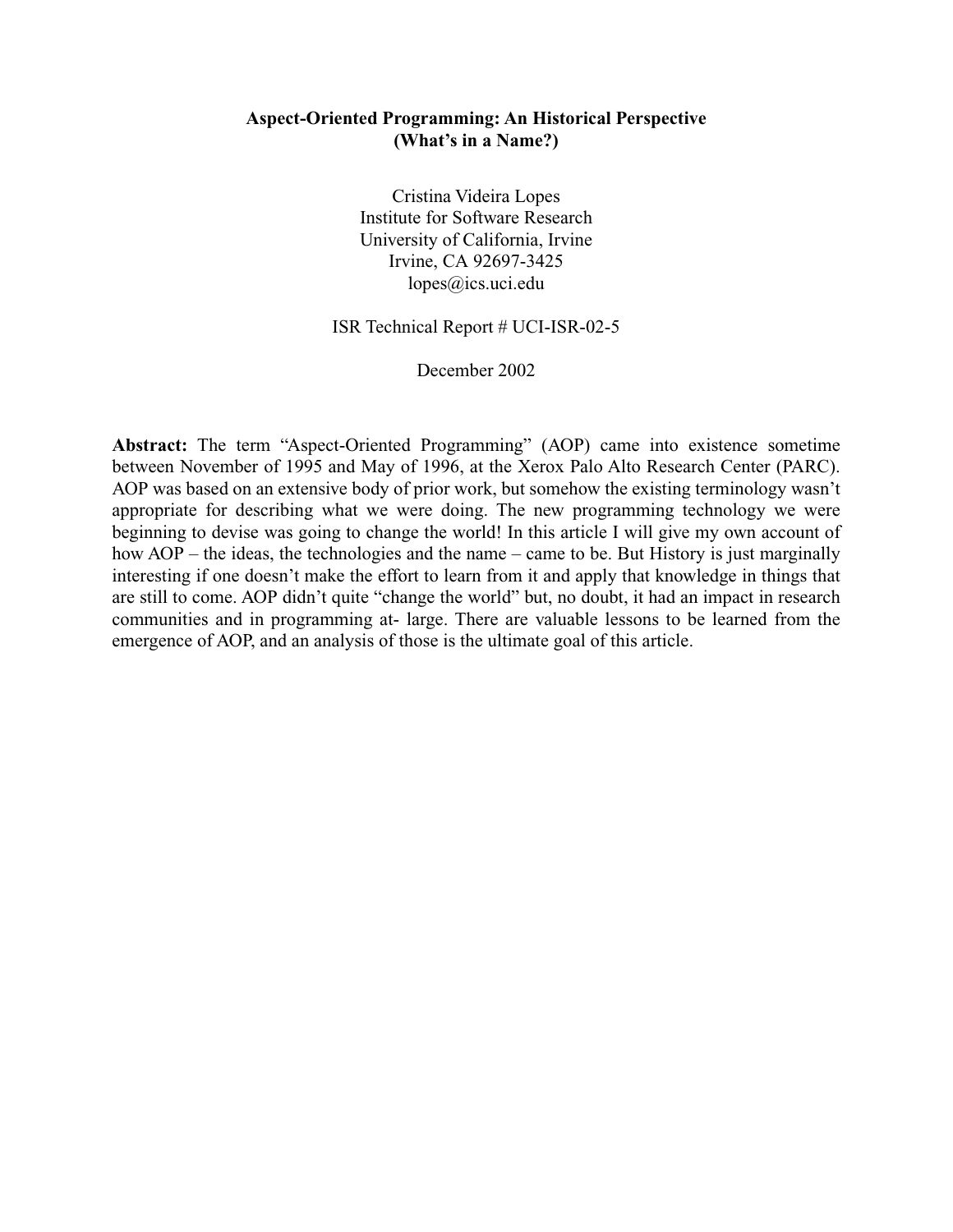### Aspect-Oriented Programming: An Historical Perspective (What's in a Name?)

Cristina Videira Lopes Information and Computer Science University of California, Irvine Irvine, CA 92697 lopes@ics.uci.edu

#### **Abstract**

The term "Aspect-Oriented Programming" (AOP) came into existence sometime between November of 1995 and May of 1996, at the Xerox Palo Alto Research Center (PARC). AOP was based on an extensive body of prior work, but somehow the existing terminology wasn't appropriate for describing what we were doing. The new programming technology we were beginning to devise was going to change the world!

In this article I will give my own account of how  $AOP -$  the ideas, the technologies and the name – came to be. But History is just marginally interesting if one doesn't make the effort to learn from it and apply that knowledge in things that are still to come. AOP didn't quite "change the world" but, no doubt, it had an impact in research communities and in programming at-large. There are valuable lessons to be learned from the emergence of AOP, and an analysis of those is the ultimate goal of this article.

## **1 A Matter of Style**

Giving an historical perspective of a technology involves stating facts as much as it involves describing the technical context in which the technology emerged and understanding the dynamics of the group of people who created it. Having been part of that group, I am in a privileged position to tell the AOP story, or at least a rendition of that story. Like most historical perspectives, this one is based on facts, but the interpretations and comments are entirely my own. Also like most historical perspectives, this one is incomplete: it focuses on the period 1995-1998, the time when AOP and, later, AspectJ emerged. A lot had happened before and a lot has happened since then.

AOP, as such, started emerging in 1995 when I was already at PARC as a visiting student. In the years that followed, one of the types of questions I got asked more often was "what is AOP?" Is it a programming language? Macros in disguise? A design methodology? A clever pre-processor? Meta-programming? How is this different from X (replace X with your favorite programming trick or language feature)?… The other question I got asked frequently was "what are aspects?" Synchronization and tracing *feel* like aspects but what else? And what makes an aspect be an aspect, anyway? …

As I'm writing this article, seven years later, I have good answers for all of these questions. But that wasn't the case back in 1995-1998. In fact, many brilliant minds have blamed the AOP group for propagating subversive ideas without having clear definitions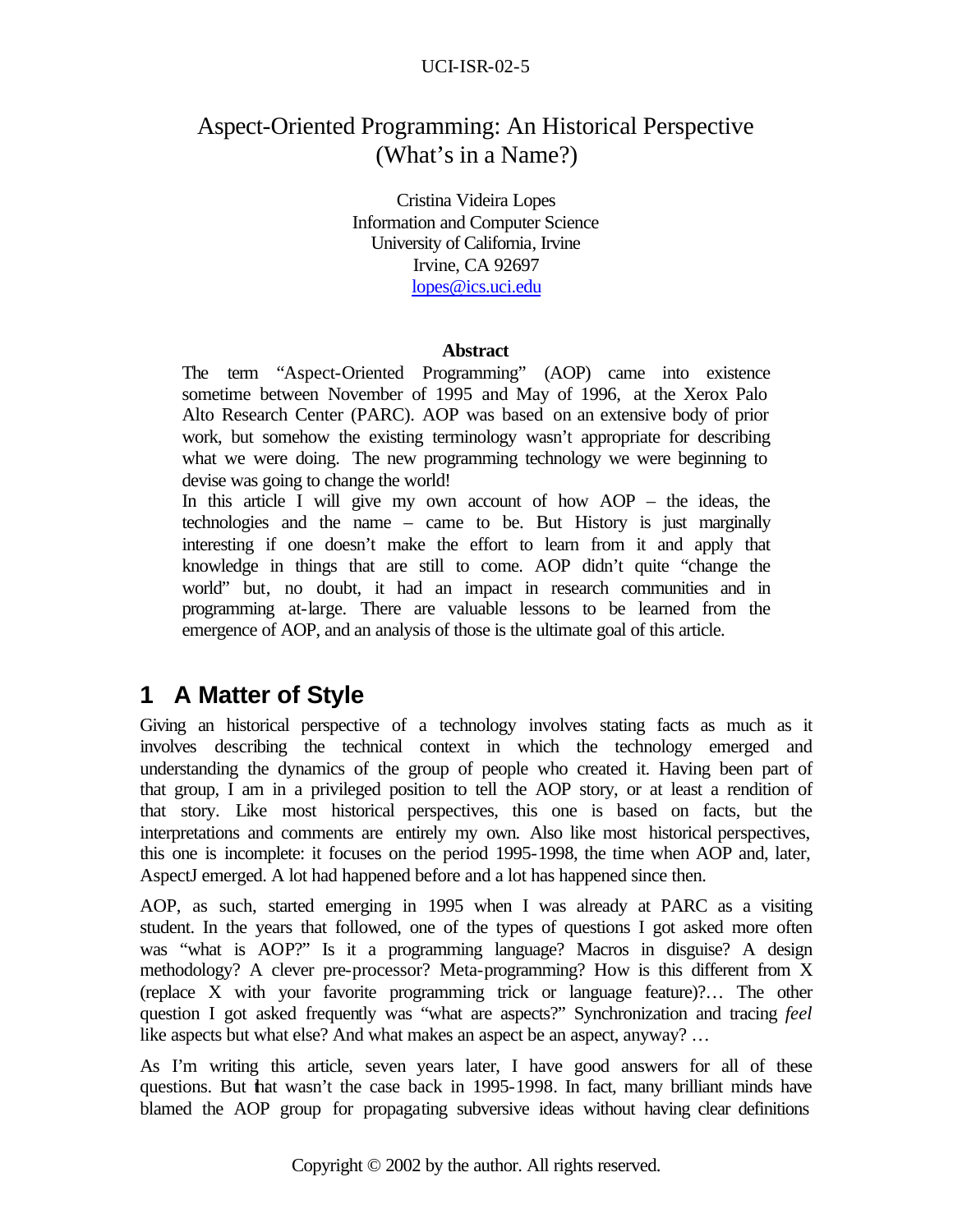for what we were trying to do. They were right: our definitions were fuzzy and got clearer over time. Back then, we had two options: we could lock ourselves in the office for a few years, brainstorm and beat the thing to death until we figured it all out; or we could bring a semi-baked idea to the public and iterate with a larger community until the clear definitions would emerge. We chose the latter. The reasons for this choice are as much pragmatic as they are a matter personal style. The pragmatic reasons included the following. First, we all believed that the validation of the AOP thesis (i.e. that it led to better programs) could only be done outside the controlled environment of our offices. So there was no point in locking ourselves up to come up with a beautiful formal semantics, because that would miss the core of the thesis. Second, we also believed that what we were doing crosscut the boundaries of the traditional communities in software engineering and programming languages. We needed to get early input from different kinds of people, especially from "real programmers," our ultimate valuators.

Many researchers will probably resonate with this need to reach out in order to validate their work; others won't. Again, a matter of style. But among those that do, not many can do it successfully, even when their work is impressive. It takes financial support, a good team and a good team leader – these are all management issues that many researchers tend to overlook. The popularity of AOP and AspectJ is due, firstly, to Gregor Kiczales, not only for his technical leadership but also to his natural ability to secure resources and attract people.

## **2 Research Trends in the Early 90s**

In writing this section, I have consulted a technical report written by my colleague Walter Hürsch and myself at the end of 1994 (Hürsch and Lopes 1995). That report was entitled "Separation of Concerns" and it was written when I was still at Northeastern University. In retrospect, it is evident that we missed a few important pieces of work and that we had a somewhat narrow vision of what it was that was being separated. But overall, that report did a good job in capturing a trend that was in the air, and that is the reason why I am evoking it here. People were talking about "separation of concerns;" our report captured the building blocks and the conceptual glue of what later became AOP and the AOP community. For reasons that fall out of the scope of this article, Walter and I stopped working on that report. I continued working on my thesis, which focused in concurrency and distribution Aspects.

What follows is a summary of that report. Parts in italics are verbatim text. In reading it, the reader should place him/herself in 1994.

### *2.1 Formulation of the Problem*

*The increasing complexity of today's software applications and the advent of novel and innovative technology make it necessary for programs to incorporate and deal with an ever greater variety of special computing concerns such as concurrency, distribution, real-time constraints, location control, persistence, and failure recovery. Underlying all of these special purpose concerns is the basic concern responsible for the fundamental computational algorithm and the basic functionality. Special purpose concerns exist to either fulfill special requirements of the application (real-time, persistence, distribution),*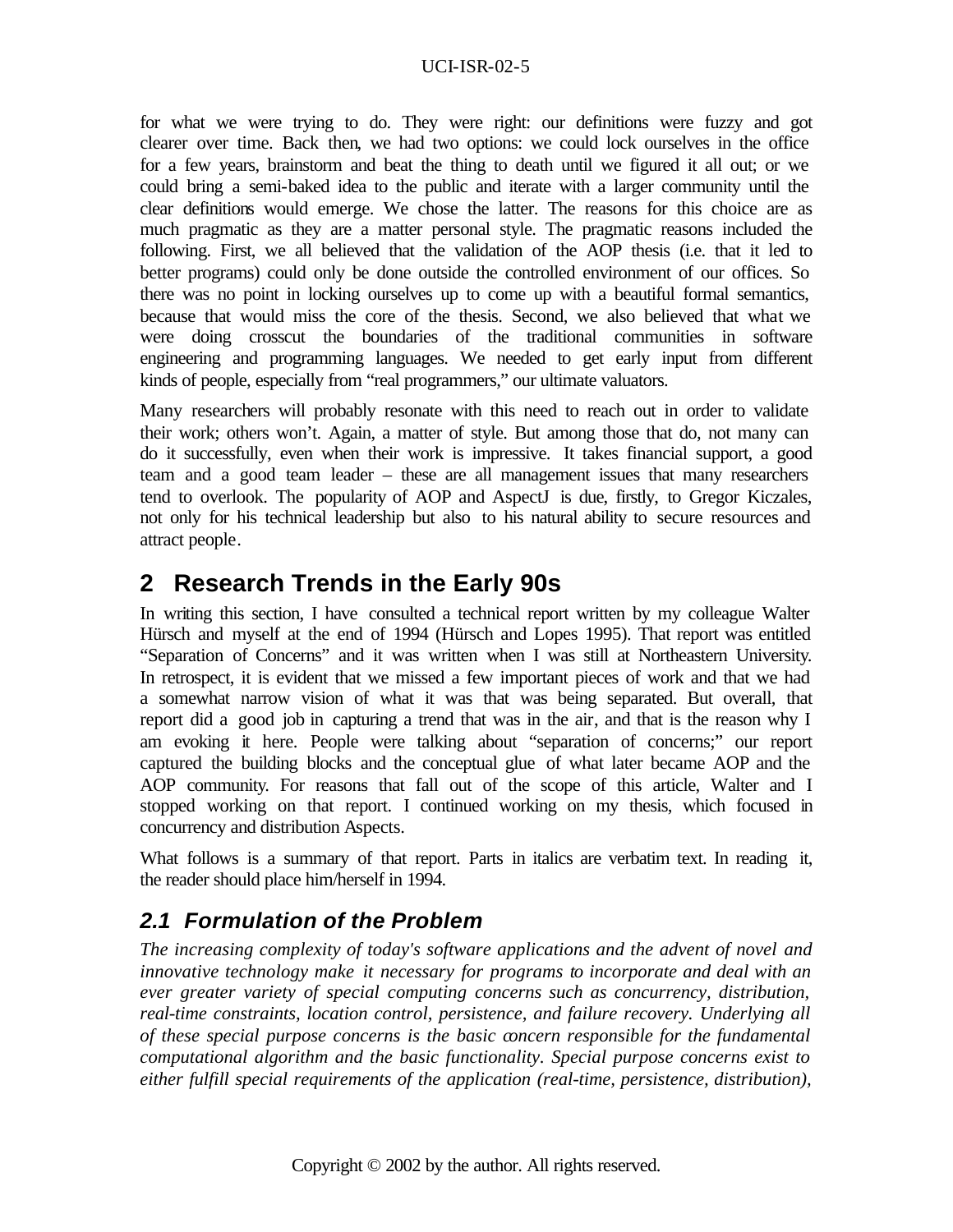*or manage and optimize the basic computational algorithm (location control, concurrency).*

*Typical approaches to integrate an additional concern have been to extend a given programming language by providing a few new programming language constructs that address the concern. An example of such an extension is the Distributed Real-time Object Language DROL (Takashio and Tokoro 1992), an extension of C++ with the capability of describing distributed real-time systems.*

*Even though the concerns may be separated conceptually and incorporated correctly, commingling them in the code brings about a number of problems:* 

- *Programming intertwined code is hard and complex since all concerns have to be dealt with at the same time and at the same level. The extended programming language provides no adequate distraction of concerns at the implementation level.*
- *Intertwined code is hard to understand because of the above lack of abstraction.*
- *Commingled code is hard to maintain and modify because the concerns are strongly coupled.*
- *Specific to object-oriented systems, the intertwined code gives rise to inheritance anomalies (Aksit et al. 1994, Matsuoka and Yonezawa 1993) due to the strong coupling of the different concerns. It becomes impossible to redefine a method implementation or the commingled special concern in a subclass without redefining both.*

*Many researchers have recognized the above problems for single concerns in their specific area of expertise and have started to address them. Many devised techniques for separating individual concerns (Aksit et al. 1992, Aksit et al. 1994, Honda and Tokoro 1992, Okamura and Ishikawa 1994, Aksit, Wakita et al. 1994, Lopes and Lieberherr 1994, Lieberherr et al. 1994).*

### *2.2 Analysis of the Problem and Specialized Solutions*

For software concerns, we distinguished two different levels of separation:

*Conceptual level. At the conceptual level, the separation of concerns needs to address three issues. 1) Provide a sufficient abstraction for each concern as an individual concept. 2) Ensure that the individual concepts are primitive, in the sense that they address the natural concerns in the mind of the programmer.*

*Implementation level. At the implementation level, the separation of concerns needs to provide an adequate organization that isolates the concerns from each other. The goal at this level is to separate the blocks of code which address the different concerns, and provide for a loose coupling of them.*

*The concerns identified at the conceptual level are mapped into the implementation level using a programming language. Separation of concerns at the conceptual level is generally considered a primary means to manage complexity in all engineering disciplines. However, few programming languages allow these abstractions to actually*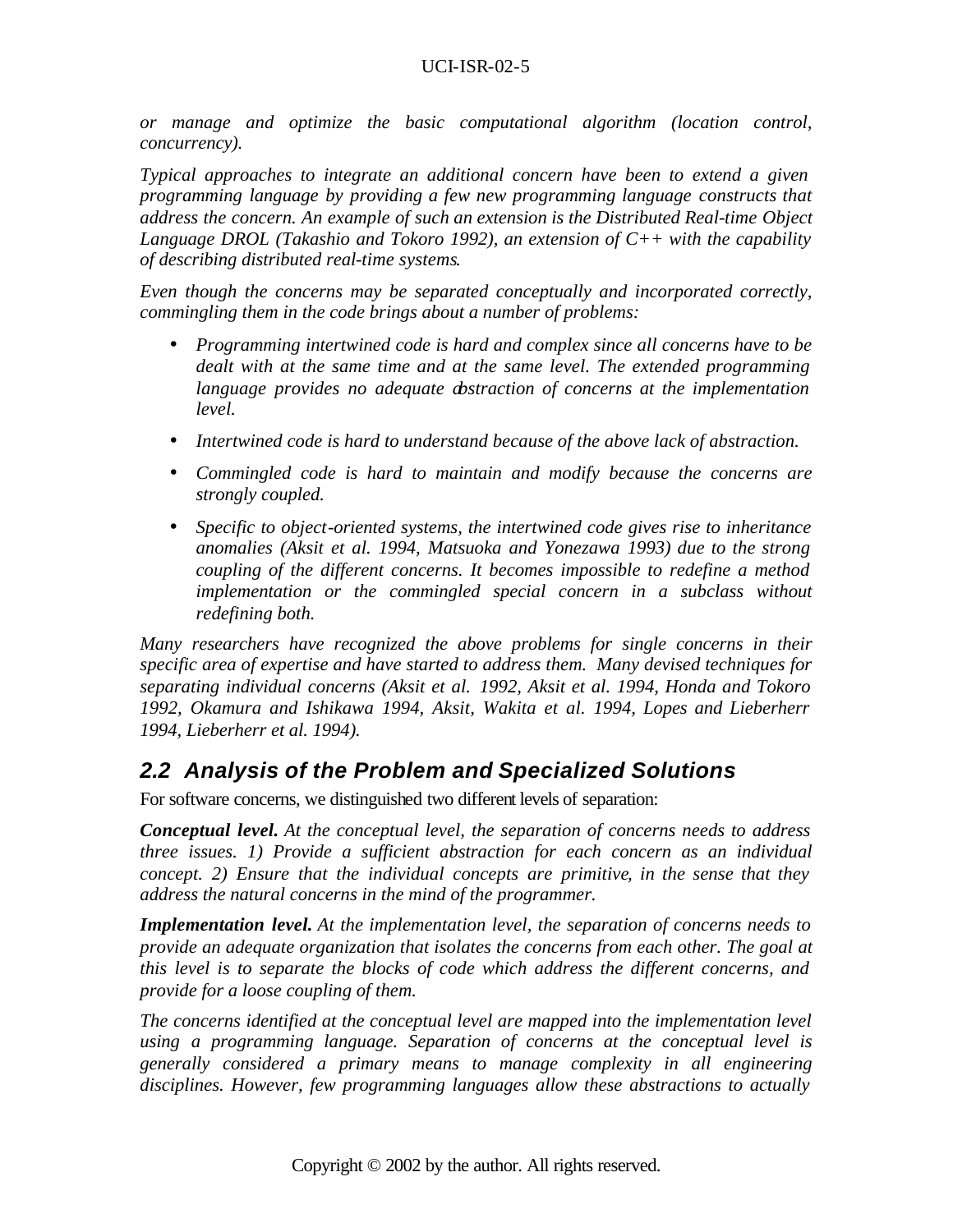*be separately programmed. The resulting code organization is monolithic, intertwining statements for different purposes.*

*We believe that programming all concerns in one monolithic program block increases complexity considerably and unnecessarily. By abstracting concerns out and separating them, programming individual concerns becomes substantially less complex, and code can be effectively reused.*

We turned then to some approaches that had been suggested in the literature, including the work of our own group, Demeter (Lieberherr et al. 1994, Silva-Lepe et al. 1994). We identified a set of papers that focused on the separation of some concern from the basic algorithmic concern. Table 1 gives an overview of this survey; I have now added more references than what we originally had.

| Technique $\rightarrow$ | Meta-level    | Adaptive                  | Composition   | <i><b>Others</b></i> |
|-------------------------|---------------|---------------------------|---------------|----------------------|
| Concern $\downarrow$    | Programming   | Programming               | Filters       |                      |
| Class<br>organization   |               | Lieberherr et al.<br>1994 |               |                      |
| Process                 | Watanabe and  | Lopes and                 | Aksit, Wakita | Frølund and          |
| synchronization         | Yonezawa 1990 | Lieberherr 1994           | et al. 1994   | Agha 1993            |
|                         |               |                           |               | Reghizzi and         |
|                         |               |                           |               | Paratesi 1991        |
| Location                | Okamura and   |                           |               | Zeidler and          |
| control                 | Ishikawa 1994 |                           |               | Gerteis 1992         |
|                         |               |                           |               | Takashio and         |
|                         |               |                           |               | Tokoro 1992          |
| Real-time               |               |                           | Aksit et al.  | Barbacci and         |
| constraints             |               |                           | 1994          | <b>Wing 1986</b>     |
| <i>Others</i>           |               |                           |               | Liskov and           |
|                         |               |                           |               | Schifler 1983        |
|                         |               |                           |               | Jacobson 1986        |
|                         |               |                           |               | Magee et al.         |
|                         |               |                           |               | 1989                 |
|                         |               |                           |               |                      |

Table 1. Approaches for separating certain concerns from the functionality of the programs.

### *2.3 Identifying Software Concerns That Can Be Separated*

In the "Separation of Concerns" report, Walter and I then went on to analyzing the major software concerns that had been referenced in the literature. We focused on six: class organization, synchronization, location control (configuration issues), real-time constraints and failure recovery. We stressed the point that such as list was, by no means,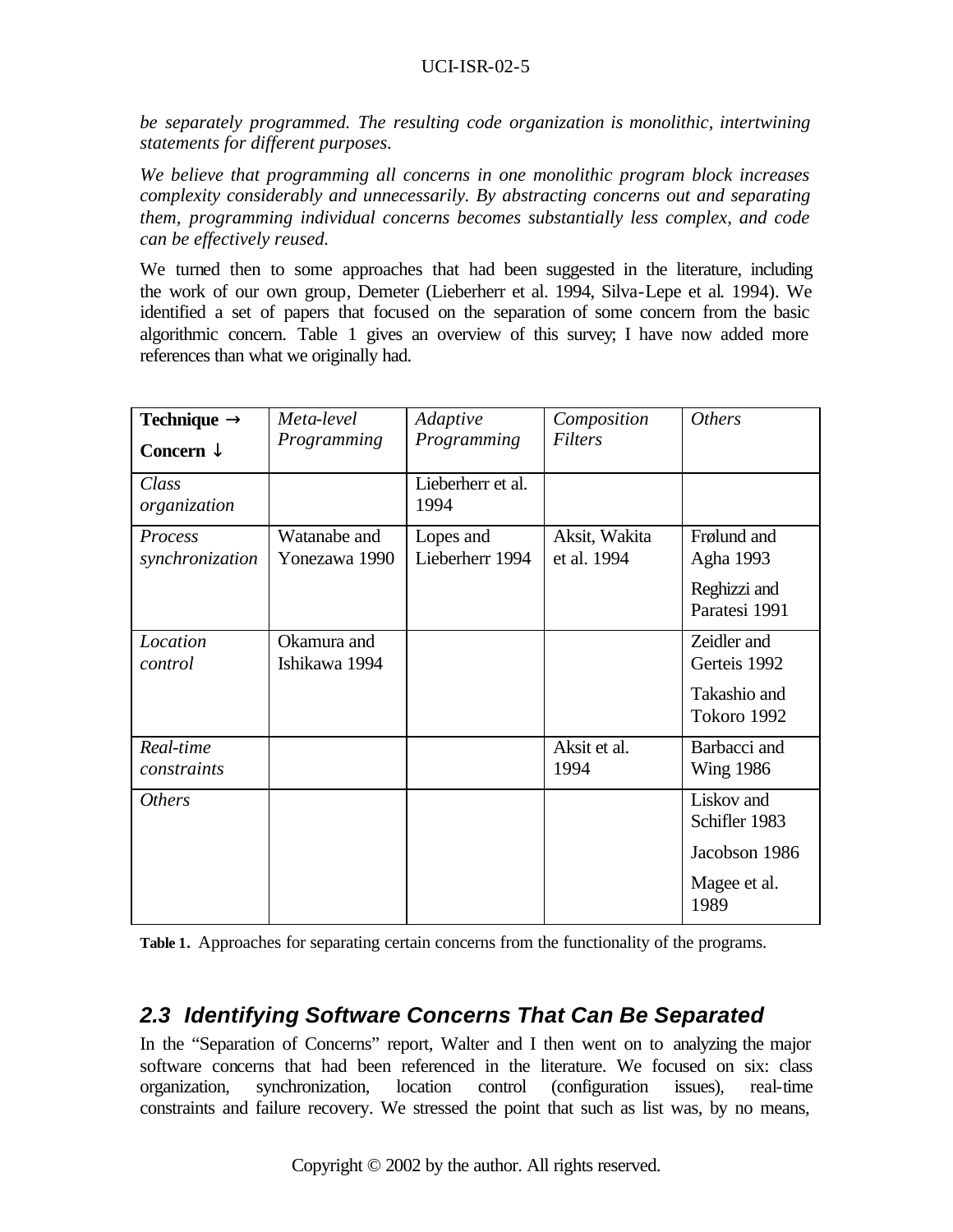exhaustive; we believed it was open-ended. For the purposes of that report, we were simply compiling a set of software engineering concerns that had been frequently referred to in different papers as problematic. We mentioned other examples such as debugging, persistence and transaction management.

In the years that followed, these concerns would be, again, the central focus of AOPrelated work. Later on, AspectJ introduced general-purpose aspect programming constructs that made the concept of "aspect" more general and helped open up the list.

### *2.4 Separation Techniques*

In the report, we made a distinction between separation of concerns at the conceptual level and at the implementation level. The former may exist without the latter, and that was pretty much the state-of -the-art in 1994. There were, however, some programming techniques that looked promising for achieving the separation at the implementation level. Table 1 shows the techniques we identified at the time. What follows are the highlights of our analysis.

### **2.4.1 Meta-Level Programming**

*Meta-level programming is a well-know paradigm that has been documented in several publications (Smith 1984, Maes 1987, Watanabe and Yonezawa 1990, Kiczales et al. 1991, Okamura and Ishikawa 1994, among others). A reflective system incorporates structures for representing itself. The basic constructs of the programming language, such as classes or object invocation, are described at the meta-level and can be extended or redefined by meta-programming. Each object is associated with a metaobject through a meta-link. The metaobject is responsible for the semantics of operations on the base object.*

How does meta-level programming support the separation of concerns at the implementation level? *By trapping message sends and message receives to objects, metaobjects have the opportunity to perform work on behalf of the special purpose concerns. For example, they can check for synchronization constraints, assure real-time specifications, migrate parameters between machines, write logs, and so forth. This allows the base-level algorithms to be written without the special purpose concerns, which in turn can be programmed in the metaobjects. Also, by having structural reflection (meta-knowledge about the relations between classes), meta-level programming can achieve separation between algorithms and data organization.*

### **2.4.2 Adaptive Programming**

*The work described in Lieberherr et al. 1994 and Lopes and Lieberherr 1994 presents adaptive software, a programming model based on code patterns. The relations between the data structures of the application is described by graphs (called class dictionary graphs) to which the patterns apply. A pattern compiler takes a set of patterns and a class dictionary graph and produces an object-oriented program. Code patterns are classified in different categories, each one capturing abstractions in programming:*

*Propagation patterns define operations (algorithms) on the data. Propagation patterns identify subgraphs of classes that interact for a specific operation. References to the data*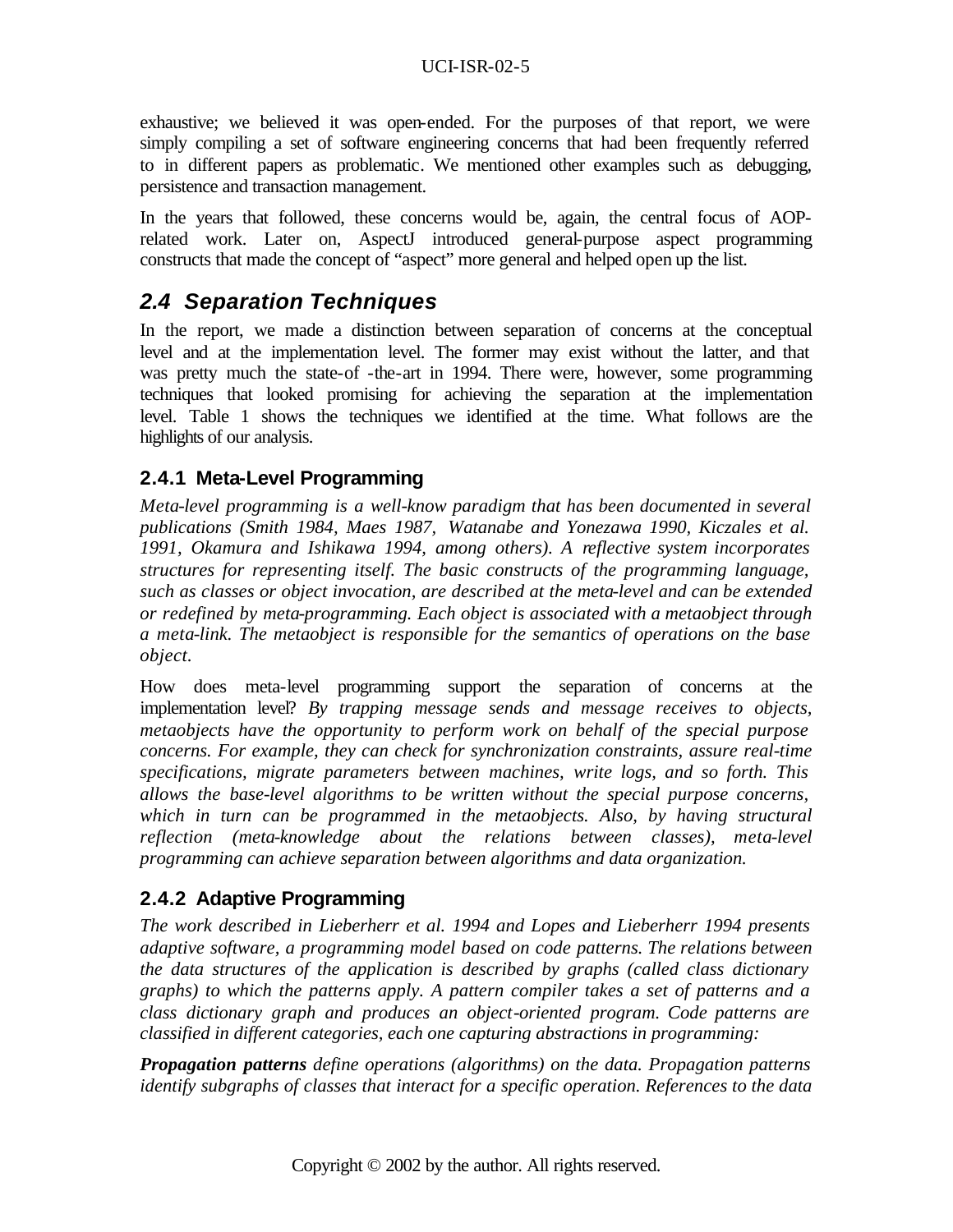*are made in a structure-shy manner through succinct subgraph specifications, and the actual code is defined in code wrappers along traversal paths.*

*Transportation patterns abstract the concept of parameterization. They are used within propagation patterns in order to carry parameters in and out along the subgraphs.*

*Synchronization patterns define synchronization schemes between the objects in concurrent applications. Their purpose is to control the processes' access to the execution of the operations.*

How does adaptive programming support the separation of concerns at the implementation level? *Each pattern category addresses a different concern. The patterns that define a program can be viewed as the basic software components that interact with each other in a very loose manner through name resolution. Each pattern is quasi independent of both the other patterns and the data organization with the effect that changes in the class organization don't necessarily imply updates in the operations, and modifications of the algorithms don't necessarily imply changes in the synchronization scheme.*

### **2.4.3 Composition Filters**

*The composition filter model is an extension of the conventional object-oriented model through the addition of object composition filters. For a detailed description of the model and its various applications we refer to Aksit et al. 1992, Bergmans 1994, Aksit et al. 1994. Filters are first class objects and thus are instances of filter classes. The purpose of filters is to manage and affect message sends and receives. In particular, a filter specifies conditions for message acceptance or rejection, and determines the appropriate resulting action. Filters are programmable on a per class basis. The system makes sure that a message is processed by the filters before the corresponding method is executed: once a message is received, it has to pass through a set of input filters, and before a message is sent, it has to pass through a set of output filters.*

How do composition filters support the separation of concerns at the implementation level? *Separation of concerns is achieved by defining a filter class for each concern. For example, in Aksit et al. 1994 a real-time filter RealTime was proposed to affect the real-time aspects of incoming messages. RealTime filters have access to a time object that is carried with every message and which specifies the earliest starting time and a deadline for the message. Each filter class is responsible for handling all aspects of its associated concern. The filter mechanism gives programmers a chance to trap both message receives and sends, and to perform certain actions before the code of the method is actually executed. The resulting code is thus nicely separated into the special purpose concern (in the filter) and basic concern (in the method).*

### *Discussion*

*Common to the above techniques is the fact that they provide some mechanism to intercept message sends and receives. Metaobject protocols perform the interception at the meta-level through computational reflection and reification of messages. Composition filters trap messages through the built-in filter mechanism. In both cases, interception was done at run-time. Adaptive programming achieves message interception at compile*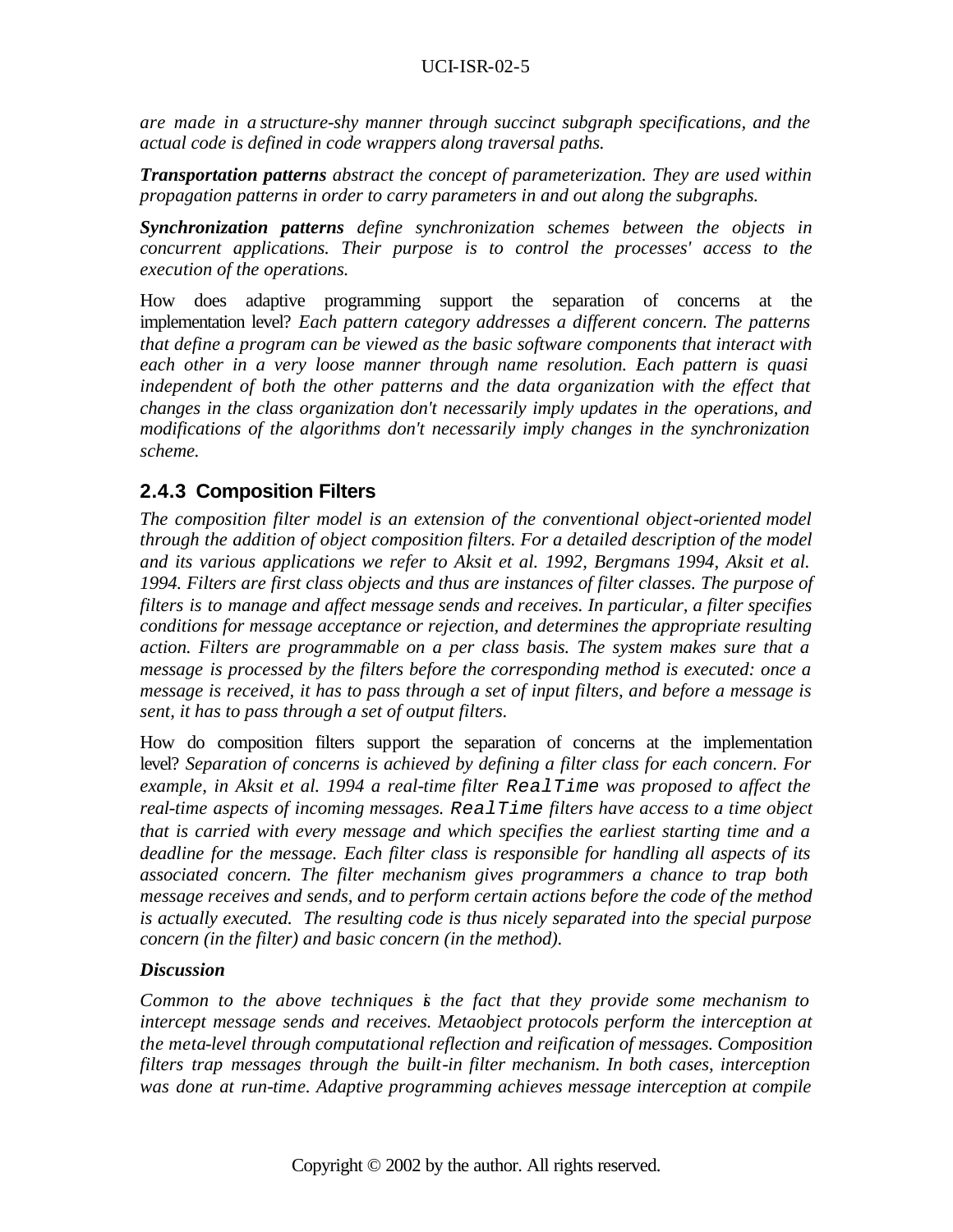*time; the AP compiler detects when a method needs to be extended with code for special purpose concerns and inserts that code directly, i.e. a preprocessor.* 

*An important aspect of meta-level programming is that the separation of concerns is not imposed by the model. Rather, meta-level programming facilitates the separation of concerns by providing the reflective information about the constructs of the language itself. Programming the special purpose concerns at the meta-level is a strategy that may or may not be followed by the programmers. This is contrary to filters and Adaptive programming, which provide specific language constructs to achieve the separation of concerns. A consequence of this fact is that in both the filters approach and the code patterns approach a new language construct is necessary for each new concern to be dealt with, while in the meta-level programming it is not so.*

In retrospect, we missed at least one important piece of related work: Subject-Oriented Programming (Harrison and Ossher 1993). We also missed the opportunity to compare all these approaches with an emerging wave, design patterns (Gamma et al. 1994). But the important thing about our paper was to point out how the search for better expression mechanisms that focused on certain software development concerns were, in fact, driving a large number of research efforts at the time. This research was being driven by some common goal, and it was important for me to understand what that was; I wanted to formulate the kernel of the problem that was prompting so many solutions. Why weren't  $C_{++}$  or Lisp good enough?

## **3 The Birth of AOP @ PARC**

In the summer of 1995, as I was starting to devise a thesis proposal based on some of these ideas, I went on an internship to Xerox PARC, in Gregor Kiczales' group. The group at the time was working on Open Implementations (Kiczales 1995, Kiczales 1996, Kiczales et al. ICSE 1997). During that summer I implemented Demeter's traversals in a dialect of Scheme that supported OO reflection (Lopes and Lieberherr 1996), reinforcing the idea that reflection was a powerful programming technique that could support Demeter's useful concepts for software evolution. Following that internship, I got an invitation to stay at PARC and continue my thesis work there. And so I did. The three years that followed were crucial both to the foundations of AOP and to me, personally: I defended my thesis at the end of the summer of 1997. Between 95 and 97, I continued to work under Karl Lieberherr's supervision, but I had Gregor Kiczales as a co-advisor.

I can't remember the exact date when we decided to call our work "Aspect-Oriented Programming," but I remember the term was suggested by Chris Maeda, the most business-oriented person of the group. Another name being tossed around was Aspectual Decomposition and Weaving (ADW), which was dropped. In my notebook, the first reference to "AOP" occurs at the end of November 1995. In January 1996, my notebook indicates that we were using Open Implementation and AOP at the same time, although for different pieces of the group's work. By June of 1996 we submitted a proposal to DARPA entitled "Aspect-Oriented Programming." By the end of 1996 the references to Open Implementation in my notebook disappeared.

One other word that defined AOP was the word "weaver." Again, I can't remember the exact date when that word emerged and who suggested it, but it must have happened in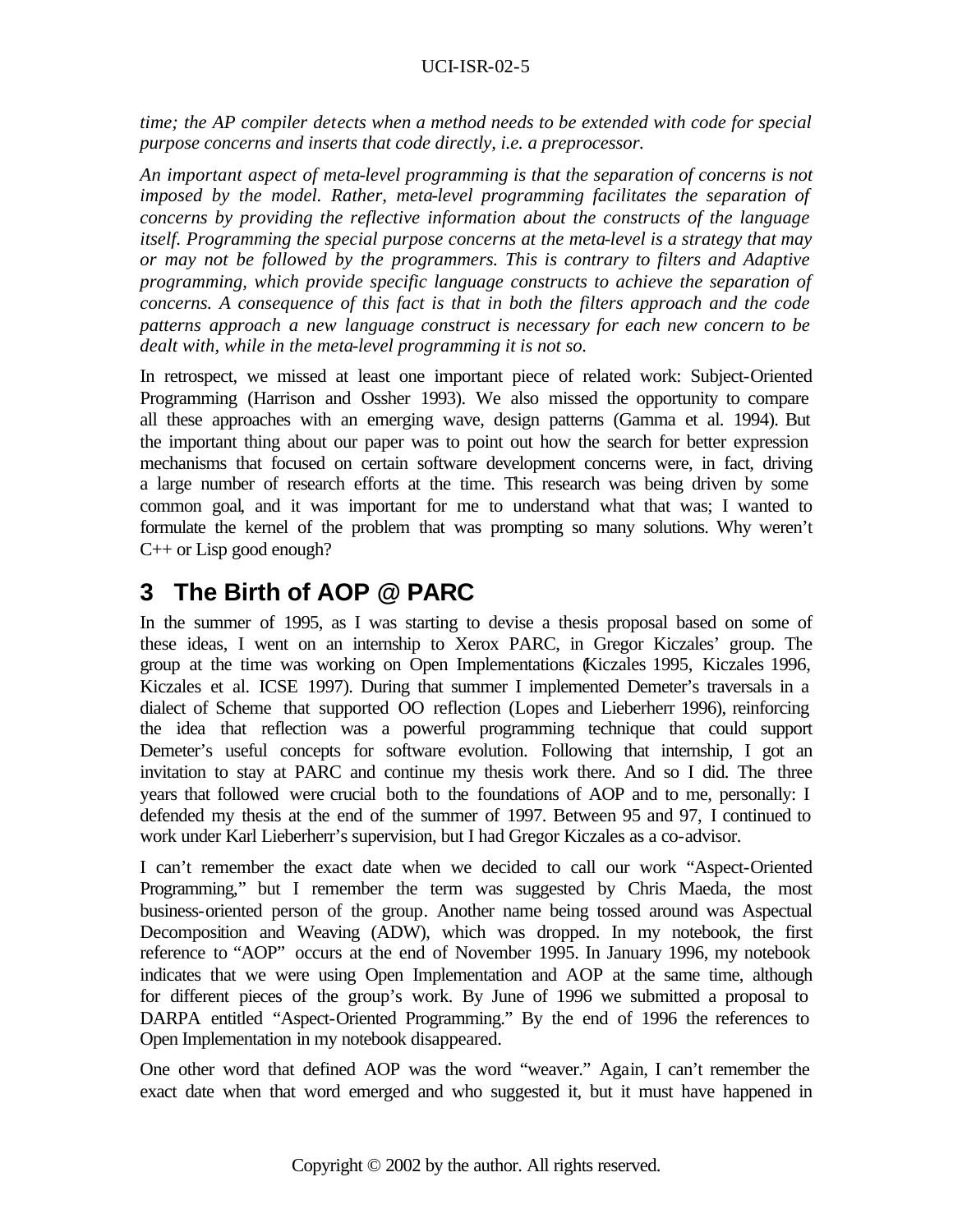late 1995 or early 1996. Weaver was the name we gave to the pre-processors that would merge the components and aspect modules into base language source code. Later, this word was disfavored, because it had a strong connotation with text pre-processing. But "weaver" is still a good word for the AOP language processors, even as they are more than simple text pre-processing. The latest version of the AspectJ compiler is a good example of bytecode weaving that supports the join point model.

In October of 1996 we held a workshop at PARC to which we invited certain people who were pursuing work related to separation of concerns. That was the kick-off meeting for discussing AOP beyond our group; I'll say more about that in the next section. In this section, I'll focus on work done by the group at PARC.

### *3.1 RG*

One of the projects going on at PARC when I got there was RG (Mahoney 1995, Mendhekar 1997). The concern that was targeted in that project was the optimization of memory usage when composing functions containing loops over matrices. Although the optimization of memory usage has never, since then, been analyzed as an aspect, the RG example was actually very interesting, and it was chosen as the leading example in the first AOP paper (Kiczales et al. ECOOP 1997). The reason why RG is interesting is that the problem in it illustrates quite well, even better than the AspectJ examples, what I think is the essence of AOP: the need for more powerful referencing mechanisms in a programming language. The aspects in RG expressed issues like the following (citing from Mendhekar et al. 1997):

"For every message send invoking a primitive filter, before computing its arguments, examine each argument and determine whether the loop structure needed to calculate the filter is compatible with the loop structure needed to calculate the argument. In that case, generate a single loop structure that computes both the argument value and the filter value, and replace the original message send with a send to the fused loop."

While I might chose a slightly different wording, what this quote shows is that there is the need to refer to lots of different things: "every message send" of a certain kind, "before computing its arguments" and certain "loop structures" in the target object and the arguments. These are all referencing needs that are not supported by most programming languages, and that the group at PARC was trying to support.

### *3.2 AML*

A second project under way was Annotated MatLab, or AML (Irwin et al. 1997). The problem addressed here was the optimization of certain MatLab programs, again focusing on memory usage and operation fusion. The AML solution was to annotate the MatLab code with special directives, mostly declarative, that augmented the code with information so that a language processor could produce optimized code.

There were many discussions among the group at PARC of whether AML was AOP or not. The final language annotations didn't look like our other systems, in that they weren't separated from the base code, they were still embedded in it. But, more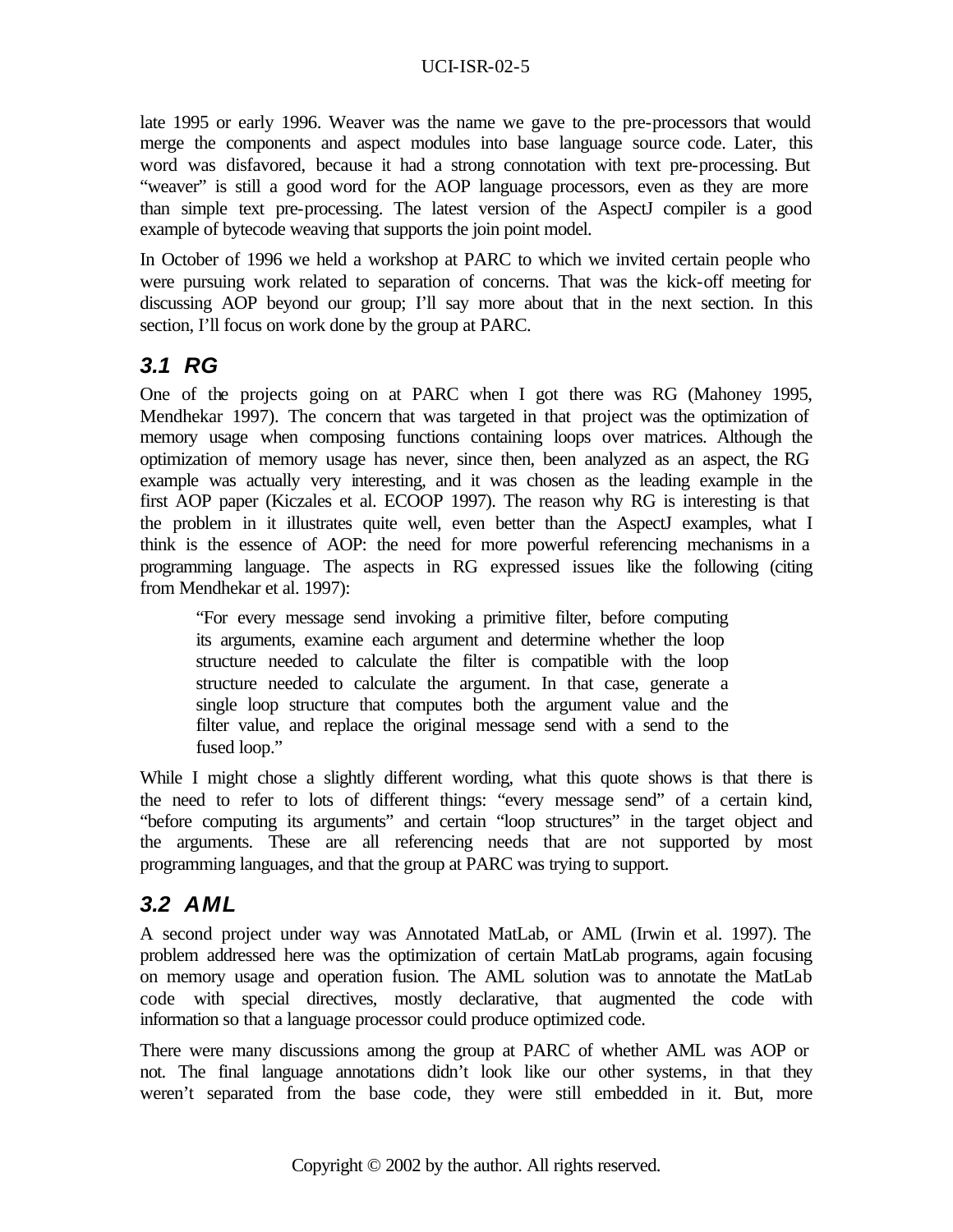importantly, it was hard to express in plain English the abstractions that those directives captured. For this reason, AML didn't make it to the ECOOP paper. It served, however, as a data point to formulate what aspect-oriented programming should $(n<sup>2</sup>)$  be like.

## *3.3 ETCML*

Between the summer of 1995 and the summer of 1997, John Lamping was working, among other things, on a little system called Evaluation Time Control Meta Language (ETCML). The idea was to provide a set of directives that programmers could use in order to instruct the language processor about when to evaluate certain pieces of code. This work was in the sequence of the work in Reflection, more precisely to identify whether certain parts of the code should be evaluated at compile-time or at run-time. This came from the need to optimize metaobject protocols, making them be compiled away. The thesis there was that the language processor could not always determine the best evaluation time, and that input from the programmer would simplify immensely the task of the language processor. In ETCML evaluation time was being analyzed as a software development concern that had important consequences on run-time performance.

This work served as another interesting data point to think about software development concerns that were relatively independent from the functional code.

## *3.4 DJ*

Prior to the doctorate program, my background was in distributed operating systems (Sousa et al. 1993). That led me to the search for better expression mechanisms for distributed programming. When I went to PARC I had outlined my thesis in two publications: an ECOOP paper (Lopes and Lieberherr 1994) and an ISOTAS paper (Lopes 1996). Those were the pillars of my dissertation: a couple of small languages for distributed programming which I called D (as in Distributed Programming) and their specification as an extension to Java, DJ (Lopes 1998). The two little languages were called COOL and  $RIDL<sup>1</sup>$ 

DJ was different from RG, AML and ETCML, and used a technical approach more similar to that of Demeter (Lieberherr et al. 1994) than that used at the time by the group at PARC, i.e. Reflection (Kiczales 1991) and Open Implementation (Kiczales 1995, Kiczales 1996). For starters, DJ didn't target run-time optimizations; it targeted programtime expressiveness for some distributed programming concerns. RG, AML and ETCML had a top-down flavor: there was the notion of what a well designed program should look like and they were adding more instructions for tuning the performance without modifying the original well-designed programs. DJ had a bottom-up flavor: based on what distributed programs looked like, usually messy, I was trying to reorganize the code so that certain concerns that were tangled in Java could be untangled. In the process, I was defining language constructs that would allow me to do that. In the end, the combination of the top-down and bottom-up approaches proved to be fruitful.

 $\overline{a}$  $<sup>1</sup>$  A few years later, in 2000 or so, my advisor Karl Lieberherr decided to rename "Demeter/Java" to "DJ"</sup> (Orleans and Lieberherr 2001, Lieberherr et al. 2001). Are you confused yet? Throughout this article, DJ refers to my DJ back in 1995-1997; my advisor's system will be called Demeter/Java, as it was at the time.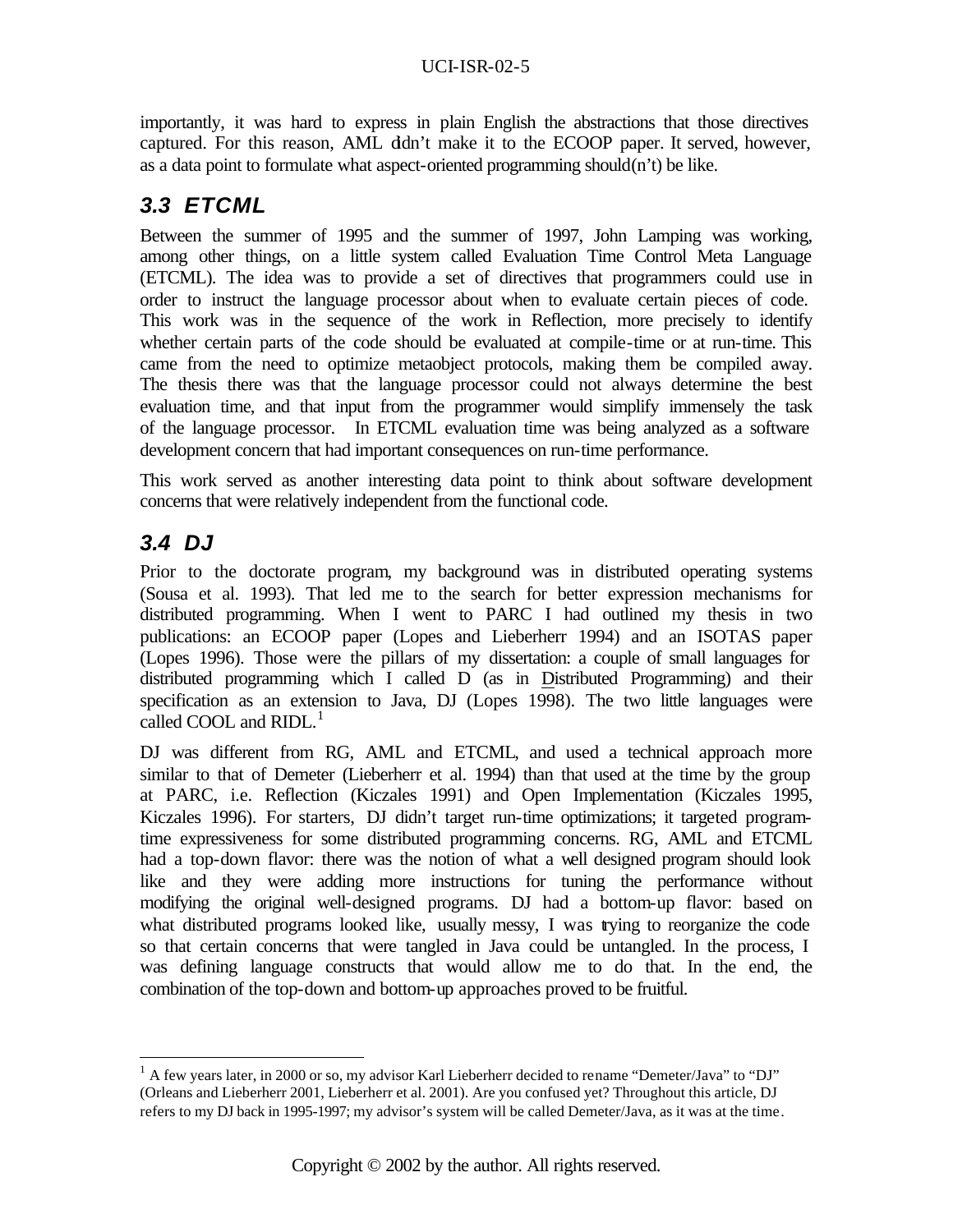I didn't particularly like the meta-level programming model. Certainly that model and the resulting techniques *could* be used to separate the concerns I was studying, but it felt awkward, albeit the only decent model at the time. Metaobjects have a beautiful run-time, interpretive semantics; I wanted a compile-time process. Compile-time reflection looses the beautiful simplicity of the run-time reflection model: metaobjects start to feel and act like macros. Therefore one is led to question whether that is the right model for compiletime processes at all. I didn't think so. I thought compile-time reflection introduced unnecessary complexity to the expression mechanisms I was looking for. Here is what I was looking for.

For synchronization, I wanted to be able to say things like "before executing the operation take in BoundedBuffer objects, make sure no other thread is executing it in the same object and make sure the buffer is not empty; otherwise wait" or "after executing the operation take in BoundedBuffer objects, check if the buffer is empty and, if so, mark it as empty; also, check if the buffer was previously full and, if so, mark it as not full". I also wanted to allow the expression of multi-object coordination schemes for concurrent agents like "before executing the operation activate in the Engine object, make sure the Door object is closed." It seemed awkward to me that in order to say this I would have to define metaclasses, instantiate and associate a metaobject for every base object, trap every message sent to the base objects and execute their metaobjects code at those points. For multi-object coordination schemes, the one-to-one association between base and meta objects wasn't even appropriate: we would want one single coordinator associated with the objects involved in the coordination scheme.

For remote parameter passing, I wanted to be able to say things like "when the operation getBook of Library objects is invoked remotely, the returned Book object should be copied back to the client, but the field shelfCopies shouldn't be included" or "when the operation borrowedBooks(User) of Library objects is invoked remotely, the only information that's needed from the User parameter is the User's name, so copy only that." Again, it seemed awkward that in order to express this I would have to use the reflection model.

Things would get even more confusing when these directives were to have a static code generation effect, which was what I was looking for. Although the reflection model might be a reasonable *implementation* model for the process, it certainly wasn't true to the intentions of synchronization and remote parameter passing directives, as expressed in plain English. The problem, then, was the expression of referencing.

So I came up with a simpler referencing mechanism, which was inspired by a body of previous work done by other people, but especially by my advisor Karl Lieberherr's Demeter system. The directives, expressed separately from the classes, would refer to the object's operations and internals by name:

```
 coordinator BoundedBuffer {
      selfex put, take;
      mutex {put, take};
      condition empty = true, full = false;
      put: requires !full;
           on_exit {
             if (empty) empty = false;
             if (usedSlots == capacity) full = true;
 }
```
Copyright © 2002 by the author. All rights reserved.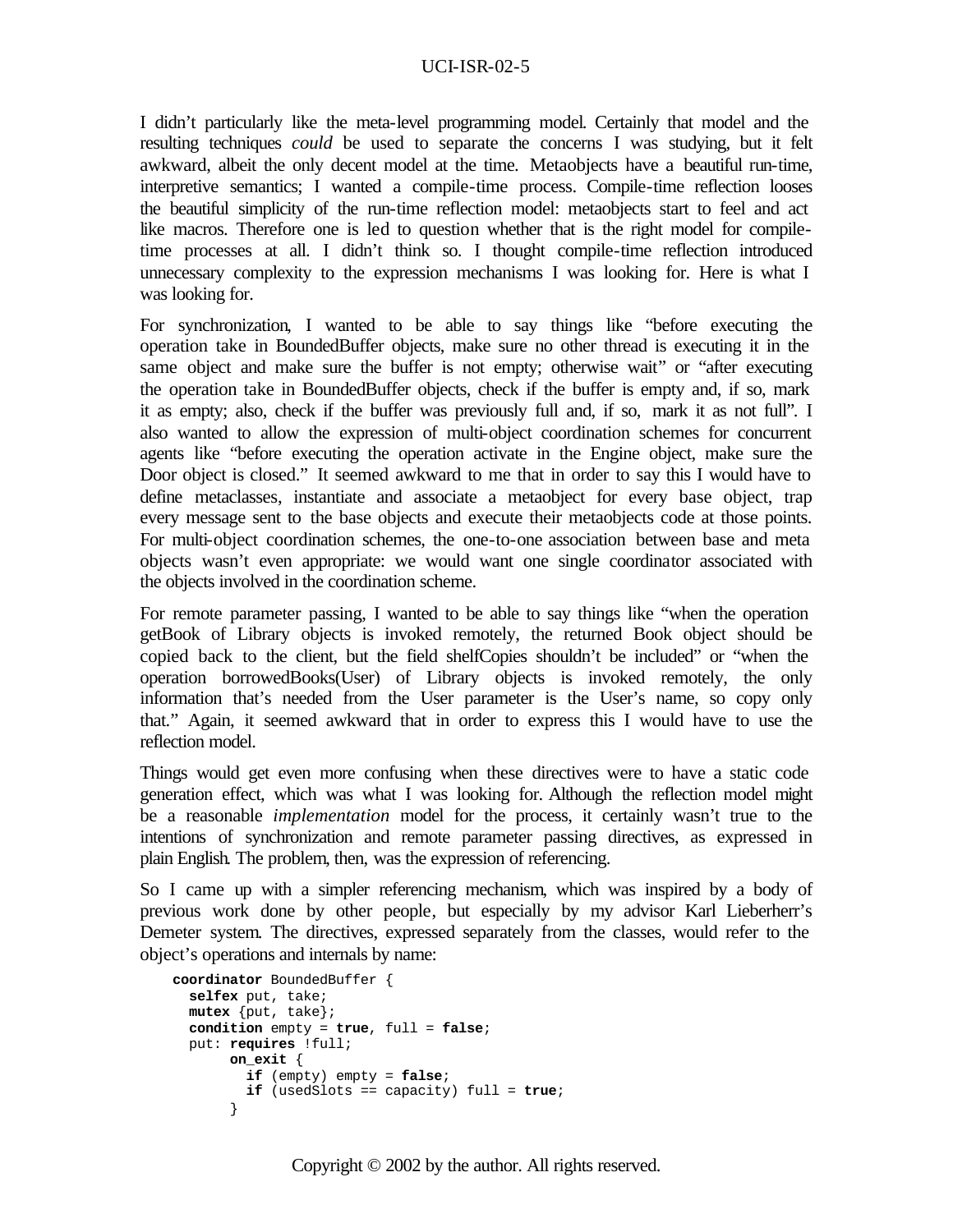```
 take: requires !empty;
             on_exit {
              if (full) full = false;
               if (usedSlots == 0) empty = true;
 }
     }
and
    portal LibrarySystem {
       boolean registerUser(User user) {
        //Only strings. Everything else of User is excluded.
        user: copy {User only all.String;}
       };
       Book getBook(int isbn){
        //for the return object, exclude the field shelfCopies
        return: copy {Book bypass shelfCopies;}
       };
       BookList borrowedBooks(User user) {
         //for return object, exclude the field shelfCopies
         return: copy {Book bypass shelfCopies;}
         // for User, bring only the name
         user: copy {User only name;}
       };
     }
```
The binding, by direct naming, was unidirectional from these modules to the classes they referred to, and not the other way around. In other words, contrary to the dominating paradigm that said that each module must specify itself and its dependencies completely, this scheme allowed the definition of modules that would "impose" themselves on other modules, without an explicit request or permission from the latter. With this scheme, it was trivial to plug in and unplug concern-specific modules with a compilation switch.

This scheme also scaled nicely for multi-object schemes: just add more class names to the list of classes the coordinators and the portals were associated with, and we could refer to the operations and internals of those classes. E.g.

```
 coordinator Engine, Door {…}
```
### *3.5 DJava*

Up until 1997, DJ was my own little piece of work, a system that I had carried with me from Northeastern, and one among others that we, as a group, were working on. In 1997 things changed.

I spent most of that year locked in my apartment writing my dissertation, so I didn't participate much in the group's activities. In the Spring, Gregor decided to invest the group's resources into the implementation of a DJ weaver, a pre-processor written in Lisp. That first language implementation, called DJava, supported COOL and some of RIDL. Over that summer, they planned a usability study. The users were four summer interns. They wrote a distributed space war game with it. This sure came handy as I was writing the Validation chapter! A report of those activities can be found in my dissertation (Lopes 1998, chapter 5). We used that application as an example for a long time.

At the end of the summer, Gregor decided to use DJava as the flagship system, the seed of what later became AspectJ.

Copyright © 2002 by the author. All rights reserved.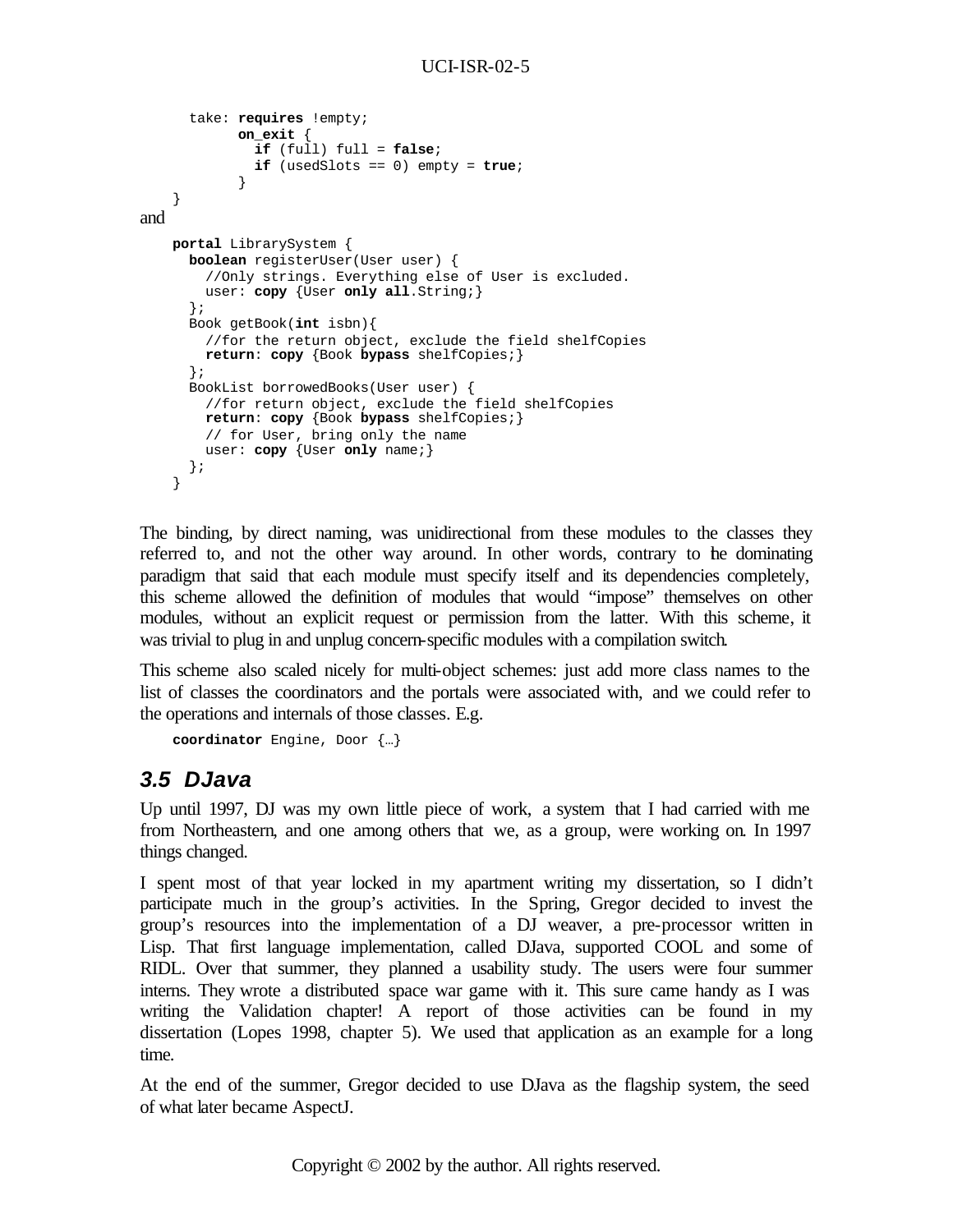In the meantime, back at Northeastern, Karl Lieberherr also decided to incorporate DJ into Demeter/Java. That happened from the end of 1997 throughout 1998.

### *3.6 AspectJ*

The first version of AspectJ, made public in March of 1998, was a reimplementation of DJava. It supported only COOL. Another release followed soon, I believe it was AspectJ 0.1. It included RIDL. A group at the University of British Columbia did some preliminary usability tests with this version. The results can be found in Walker et al. 1999.

As release 0.1 was coming out, at the end of April of 1998, AspectJ suffered a transfiguration. Gregor wanted to develop a general-purpose aspect language. DJ was a couple of concern-specific languages; it wasn't very useful for general purpose programming. The decision to make AspectJ general-purpose wasn't simple, at least for me. First, we had already released two versions, and changing the language's philosophy would probably confuse those who had been using it as a reference for AOP. But, most importantly, it wasn't at all obvious to me how a general-purpose aspect language would, indeed, be useful at the time, given the limited number of crosscutting concerns we had previously identified. What examples would we use to justify and explain it?

In retrospect, it is clear my fears were inconsequential. AspectJ is a lot more useful for a larger number of software development needs than it would have been if we had continued the path we initially set, which was, by design, limited. DJ served AOP well, but it was time to grow it. What follows is a brief analysis of what it took to make the shift from concern-specific to general-purpose.

In a paper we published in the summer of 1998 (Lopes and Kiczales 1998) we used the following picture to describe the range of languages we had been designing:

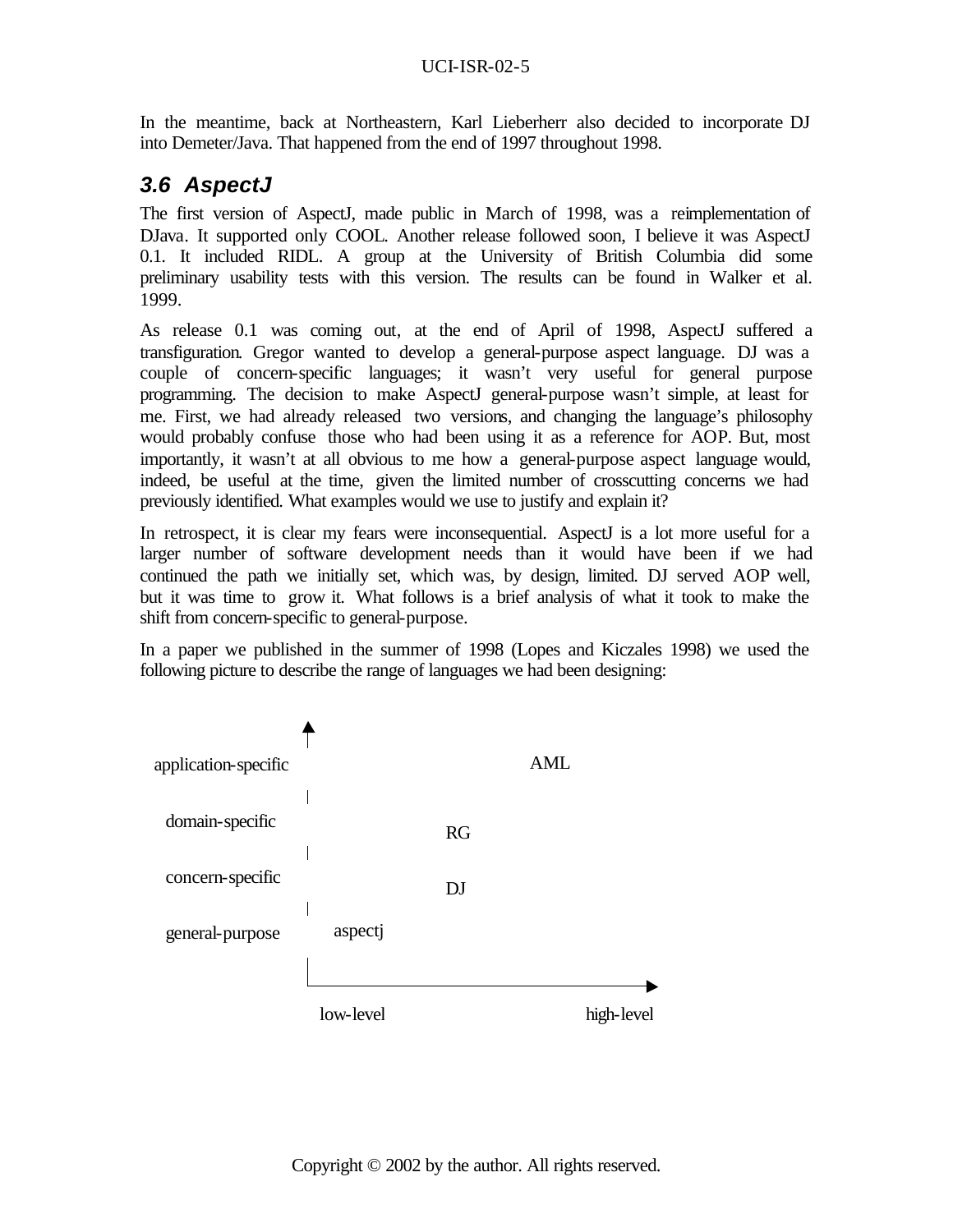How did we move from concern-specific to general purpose? What was preserved, what was added and what was thrown away? This is my view about the transition process.

#### **Significant differences:**

- The concept of having coordinators and portals as first-order elements of the language went away. AspectJ has "aspects." Aspects could, then, be coordinators and, eventually portals too. In fact, the subsequent releases of AspectJ had examples of aspects acting as coordinators and even reusable coordinator library aspects, which, because of the elimination of syntax, had a lot more lines of code than their DJ counterparts. But the good thing was that aspects could play lots of other roles without having to add more syntax. This was the design change that made AspectJ general-purpose.
- Central to DJ and Demeter was the concept of programming crosscutting concerns separately from the "primary" concerns, using special kinds of modules that could not be referenced back by the objects. The existence of aspect instances, and the possibility of their being handled in programs, was a point of much discussion, and during the first 2+ years of development we went back and forth on this issue (I call it "the metaobject syndrome"). The compromise was to use a singleton aspect instance by default. This is still the policy in the latest version of AspectJ, although it now provides a richer set of aspect instance associations. Unlike DJ, AspectJ provides handlers to aspect instances through the aspectOf() operation.

#### **Significant clarifications:**

The concept of join point, which had been identified in DJ, RG and other systems, was cleaned up. DJ had only two kinds of join points: the reception of messages by objects (in COOL and RIDL) and the sending of messages to objects (in RIDL). Gregor envisioned a much richer set of join points that are now part of the AspectJ join point model. This extension, by itself, didn't make AspectJ general-purpose, but it certainly expanded the kinds of crosscuts it could express. In particular, this clarification allowed for the definition of control flow pointcuts, in later versions of AspectJ.

### **Significant preservations:**

- Two basic principles were preserved: the presentation of AspectJ as an extension to Java and the implementation of the weaver as a compile-time process. Up until recently, the weaver was a pre-processor, transforming AspectJ programs into Java programs. Now it operates on bytecodes.
- Central to DJ and Demeter was the concept of referring to the join points using a very simple direct naming scheme based on the names of the classes and the fields. Since in DJ the "aspect" modules could refer to several classes, it used qualified names such as ClassName.FieldName, which could include wild cards. One design point was very important: *there was no notion of this naming process being a reflective operation.* To understand this, we have to look at the alternatives. In other languages, e.g. CLOS (Steele 1990), once we have an object, we can get the names of classes and members through a reflective API, and we can build meta-programs with that. DJ did not have the base-meta distinction and the API that goes with it; it had a simple declarative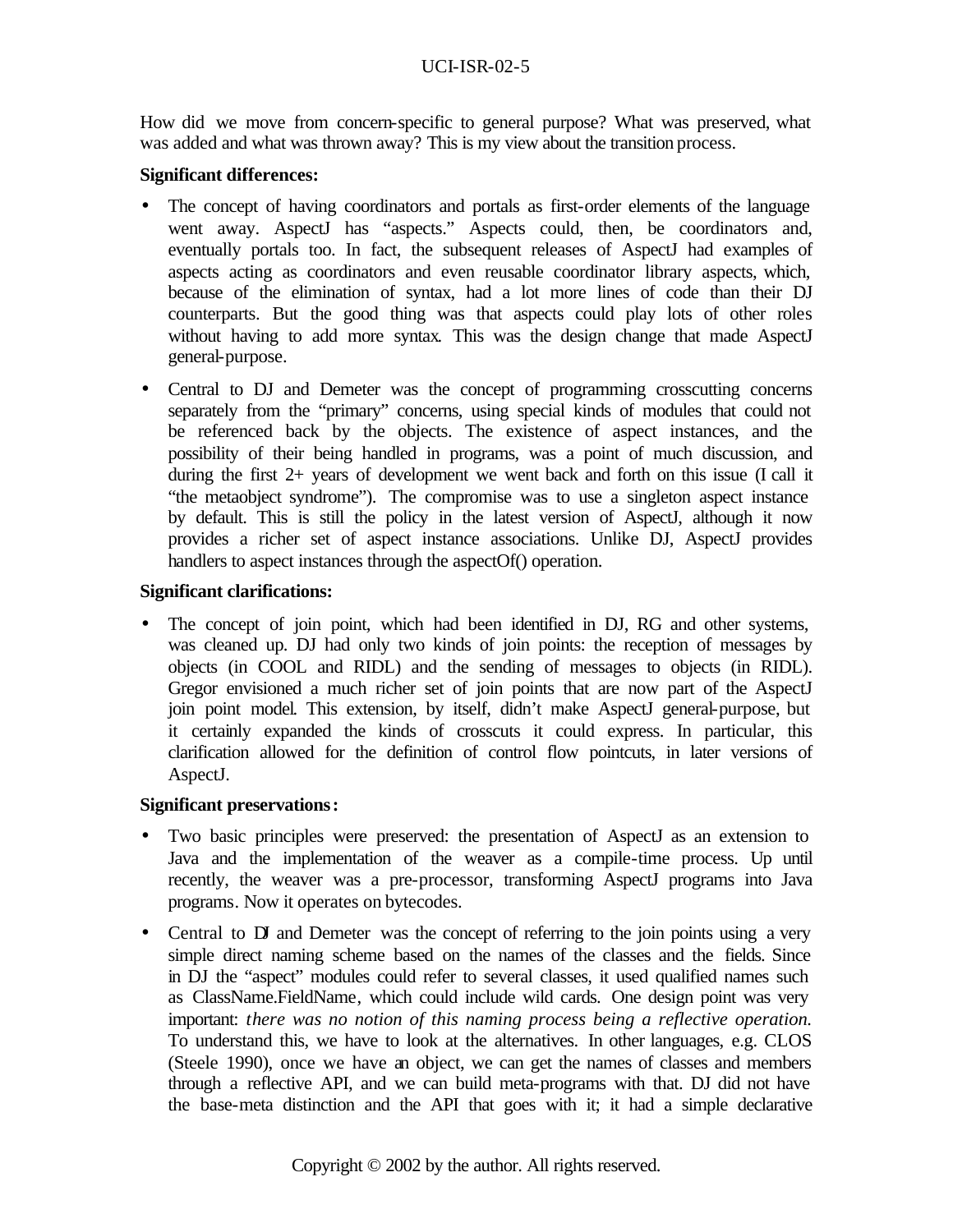form for naming join points. That was preserved in AspectJ. The denotation of join points suffered several syntactic changes over the years, especially as we started to extend the kinds of join points supported by AspectJ. But unlike meta-programming, the naming is not programmatic but declarative: therefore, it feels very "natural," as declarative programming usually does.

- The temporal referencing before/after associated with join points existed in DJ and was preserved in AspectJ. (Note that before/after existed in other systems prior to DJ, namely in CLOS and in Demeter)
- The static introduction of structure and behavior had been defined early on for COOL (Lopes and Lieberherr 1994). CLOS (Steele 1990) also supported a similar feature, but for run-time. Introduction generated much discussion, as it didn't fit too well the run-time semantics of join points, but it was preserved in AspectJ. Over the years, it suffered several changes and clarifications.

Past the transition from concern-specific to general-purpose aspect language, which happened in 1998, AspectJ evolved considerably. Part of that evolution was due to the commitment to a solid advanced development plan. The support from DARPA, starting in 1998, allowed Gregor to get the resources he needed. In early 1999 the weaver was rewritten in Java, which made the system much more portable than the previous Lisp version. At the end of that year, there were extensions to existing Integrated Development Environments. The design of AspectJ stabilized when it got to release 0.7, in the first half of 2000. That was also the time I started pursuing other interests.

In form of conclusion to this section, it should be noted that lots of people were directly involved in the AOP project at PARC, at different times, besides Gregor Kiczales and myself. In the early days of AOP, the group included John Lamping, Anurag Mendhekar, Chris Maeda, Jean-Marc Loingtier and John Irwin. Venkatesh Choppella was there during the transition from DJ to the general-purpose AspectJ. Jim Hugunin and Mik Kersten joined in the transition to advanced development. Others, including Erik Hilsdale, joined after I left the project, and helped solidify the technology even further. Over the years, more than a dozen summer students contributed to the project; I can't remember all their names, so I leave them nameless.

# **4 Building Communities**

Communities rarely happen spontaneously. It takes time and planning to create and expand them. The AOP group at PARC has put a significant effort in building communities around the technology. Lots of people outside our group were instrumental in helping clarify the concepts, by providing alternative technologies and all sorts of feedback. There were/are two kinds of communities: researchers and practitioners. The bridge was done by very special people: early adopters, those people who work in industry but have the curiosity and the will to try out beta systems.

## *4.1 Researchers*

As mentioned earlier in the paper, in October of 1996 we held a workshop at PARC to which we invited researchers we knew were working in similar things. There were about 15 people in that meeting. The goal of that workshop was to discuss the major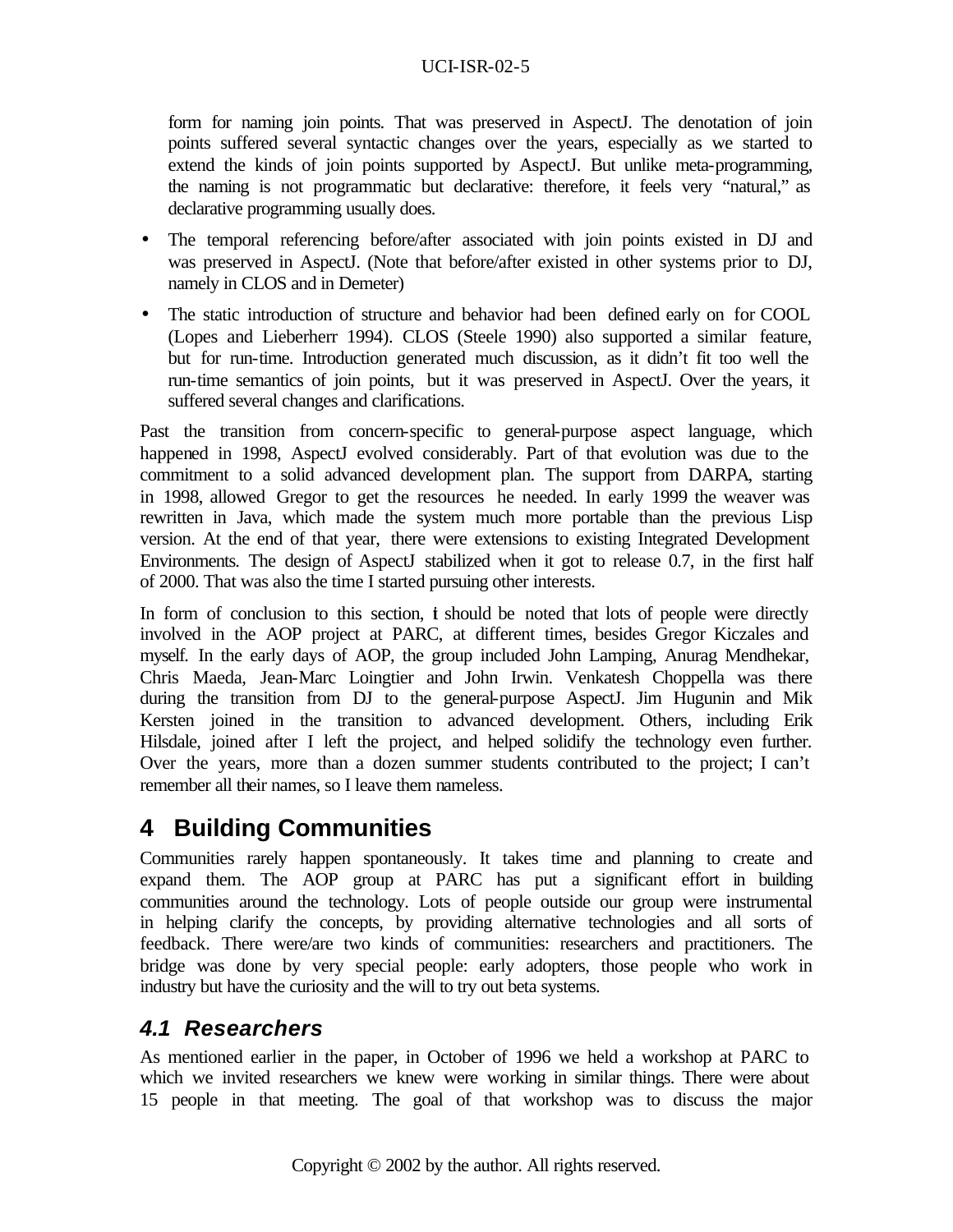characteristics of, and compare, the work we all were doing. That included AOP (i.e. the PARC people), Subject-Oriented Programming (Ossher and Tarr), Composition Filters (Aksit and Bergmans), Reflection (Matsuoka et al.) and Adaptive Programming (Lieberherr). It was a fruitful workshop. One of the outcomes was the plan for a larger workshop associated with ECOOP'97, with the title "Aspect-Oriented Programming." That workshop attracted over 40 people and was a big success. AOP felt like the new kid on the OOP block. After that, there was an AOP workshop at ECOOP every year until 2000, and one AOP workshop at ICSE'98. At every workshop, I always met new people whose work would fit and enrich the separation of concerns/AOP umbrella.

### *4.2 Practitioners*

Building communities of users, especially the "real" ones, is much harder than building communities of researchers. By "real" users I mean software engineers developing products in companies. Researchers thrive on ideas; practitioners thrive on solid systems that solve their problems without introducing new problems. Nobody in industry will use a system just because it embodies an interesting idea that will potentially help them.

Our first users were graduate students linked to the research community. They were the only ones who were motivated enough to skip through all the bugs! They weren't really using the language to build anything; they were using it as a reference point. Our first "real" users started to show up in the beginning of 2000. At this point, the compiler was solid enough to handle a few hundred classes. The first users who contacted us had read about AOP, had played a bit with the examples in AspectJ and wanted to try it in parts of their projects, with our support, for debugging aspects.

Early adopters are essential but they are also hard to deal with. They try something and they either like it – pushing it to the limit and asking for more – or drop it – silently. A handful of early users were patient enough to point out defects and weaknesses, and persisted in using AspectJ until it got a lot more solid. The vast majority were put off by the beta-ness of the language. Given that I left the AOP project later that year, I can't say much about what happened next. Accounting from the traffic in the mailing list, the articles in industry magazines and the third-party IDE support, it looks like AspectJ has been embraced by a large community. Some of the AOP ideas are here to stay!

## **5 Looking Back**

 $\overline{a}$ 

It is quite interesting to look back to the period 1994-1997 and to compare my vision of AOP at the time with what AOP is now. My notion of Aspects<sup>2</sup> was based on systems I had worked on or studied. So, back then, according to my "Separation of Concerns" report, Aspects, independent of the techniques used to program them, were things like synchronization, remote parameter passing, configuration issues, real-time constraints, object structure, failure handling, persistence, security, debugging, etc. When I went to PARC, I found out about run-time performance Aspects such as memory optimization, loop fusion and evaluation time. Recently, I did a quick survey at what users are using AspectJ for, by looking at articles in industry magazines (Spurlin 2002, Grosso 2002,

 $2^{2}$  I am using Aspect with a capital A to denote crosscutting concerns at the conceptual (design) level, not at the implementation (AspectJ) level.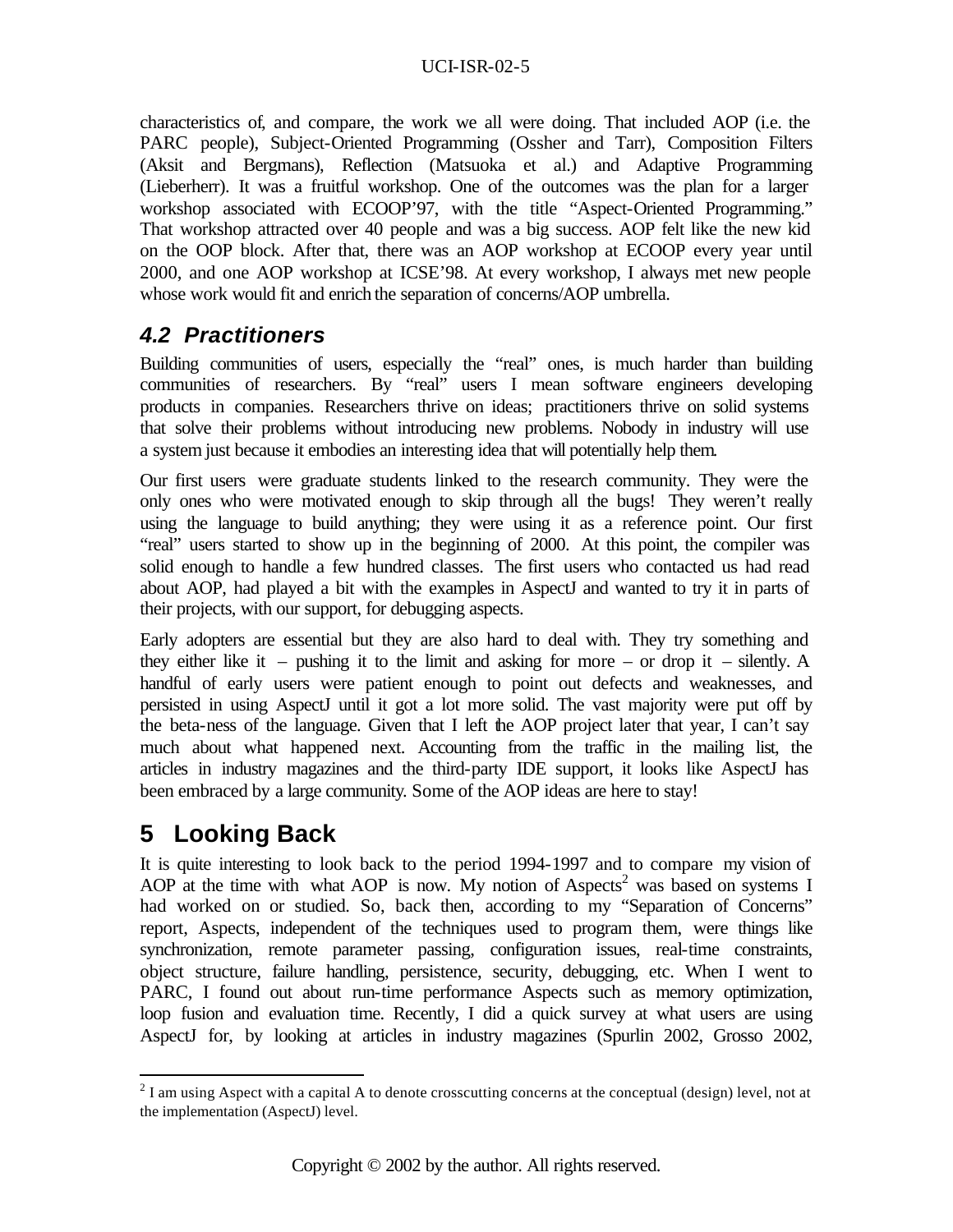Lesiecki 2002, Laddad 2002) and posting a question in the users list. The following categorization is an attempt at organizing my findings:

(1) debugging and instrumentation Aspects such as tracing, logging, testing, profiling, monitoring and asserting. Most of the usages fall into this category. But some usages are very sophisticated. For example, one user reported having built a "virtual internal information bus" inside their application.

(2) program construction Aspects such as mixins, multiple-inheritance (e.g. for bean construction) and views;

(3) configuration Aspects such as managing the specifics of using different platforms and choosing appropriate name spaces for property management;

(4) enforcement and verification Aspects such as making sure the types of a framework are used appropriately, components' contract validation and ensuring best programming practices;

(5) operating Aspects such as synchronization, caching, persistence, transaction management, security and load balancing;

(6) failure handling Aspects such as redirecting a failed call to a different service;

The ability to use aspects as add-ons over classes, as well as to plug in and unplug different aspects with a compilation switch, is being perceived as the major advantage of AspectJ/AOP.

In retrospect, although we missed a few kinds of Aspects and mentioned a couple that didn't yet emerge in practice, the analysis that Walter and I made back in 1994, which was voicing a trend that was in the air, was a self-fulfilling prophecy! It is actually quite amazing that later we, at PARC, were able to design a language that supports this diversity of crosscutting concerns… *with just a few key concepts*. In other words: the path I had started on – the design of concern-specific languages – wouldn't scale!

Another interesting observation is that AspectJ does not support any of the run-time performance Aspects that the group at PARC was focusing on before I joined. This doesn't mean that those Aspects are irrelevant; it simply means that AspectJ doesn't provide the kinds of referencing mechanisms that are necessary to support them.

One last comment on whether the broad AOP thesis – i.e. that it leads to *better* programs – has been validated or not. I don't have enough data to be able to draw any scientific conclusion. My recent poking at the AspectJ users gave me anecdotal evidence, as some users described their systems and commented on their positive experiences. From where I stand now, which is relatively far from where I used to be, I can see that AOP is extremely popular. Maybe the academic thesis doesn't matter!, as it never mattered for all other languages (Lisp, C++, Java, etc.), and as long as AOP helps solving some practical software problems.

## **6 The Essence of AOP and Future Challenges**

What is it about Aspects that makes them both attractive to researchers and useful to practitioners? And where can we go from here? I haven't worked in AOP for a couple of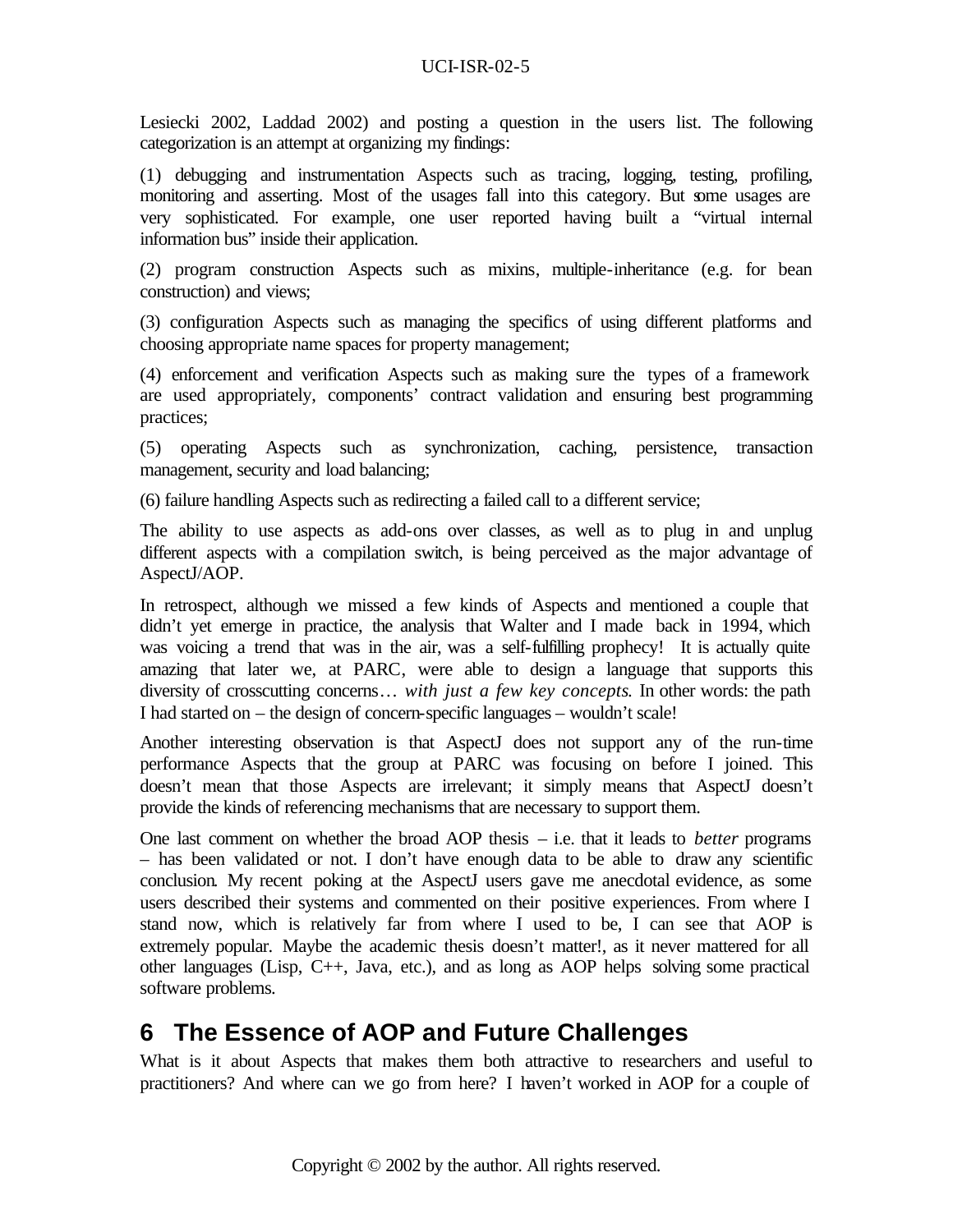years, but being as fascinated by languages as I was then, it's very interesting to try to answer these questions.

First of all, programming languages are incredibly restrictive programming systems. They all have one fundamental weakness. They emphasize the fact that they are a means to define computational processes and they ignore the fact that they are a means for *humans* to write down, and read, computational processes. Humans don't think using any of the existing programming languages. Even if we do, we certainly haven't been writing down structured ideas for thousands of years using those languages. We have been using natural languages. That has worked out quite well. Natural languages are as generalpurpose as languages can get. They contain an extremely rich and diverse set of constructs that allow us to write down and enormous amount of ideas concisely and in modular ways that can be easily understood by others.

Computer systems, of course, are different. I am not suggesting that programming languages should have a natural language interface. That has been suggested a long time ago (e.g. Sammet 1966, Ballard and Biemann 1979) and it has been done before (e.g. Hypertalk (Winkler et al. 1994) and NaturalJava (Price et al. 2000)); the result is always limited or dubious. However, I am suggesting that programming language designers should pay more attention to the way natural languages work and the way we structure ideas with them. This is related to what I think is the major contribution of AOP to the next generation of programming systems.

Take tracing, for example. When we think of tracing we formulate something like this: "for all methods, call Trace.in before they start executing and Trace.out after they finish executing." However, all programming languages will force us to transform this sentence into something like this: "In method A, call Trace.in; … call Trace.out; return. In method B, *etc.*" So what is it about the first representation of the intention that's better than the second, and how does the natural language help? In this case it's the references to "all methods", "before … executing" and "after … executing". *That's the power of AspectJ: it supports a richer set of structural and temporal referencing that follows what we have in natural languages*. AspectJ does it in a way that seems to be very useful for practitioners: it allows the encapsulation of these forms in modules that can be added to or removed from the applications with a compilation switch. In other words, writing a tracing aspect is like writing a different chapter, or section, in a book.

So, what makes an Aspect be an Aspect, before we even think of programming it with AspectJ? Given the name we chose for it, which clearly influences our perception, Aspects are software concerns that affect what happens in the Objects but that are more concise, intelligible and manageable when written as separate chapters of the imaginary book that describes the application. This pseudo-definition of Aspect aligns well with what users have been using AspectJ for. The structural and temporal referencing in AspectJ are essential mechanisms for achieving the separation between the Objects and those other concerns. Those mechanisms are also *natural*: we would use those kinds of referential relations if we were to write it in English or Portuguese. But the need for better referencing mechanisms doesn't end with what the word "Aspect" conveys.

On the way to future challenges, I'll do a brief incursion into Linguistics. Linguistics has been studying a large super-set of the constructs that AspectJ supports: referentiality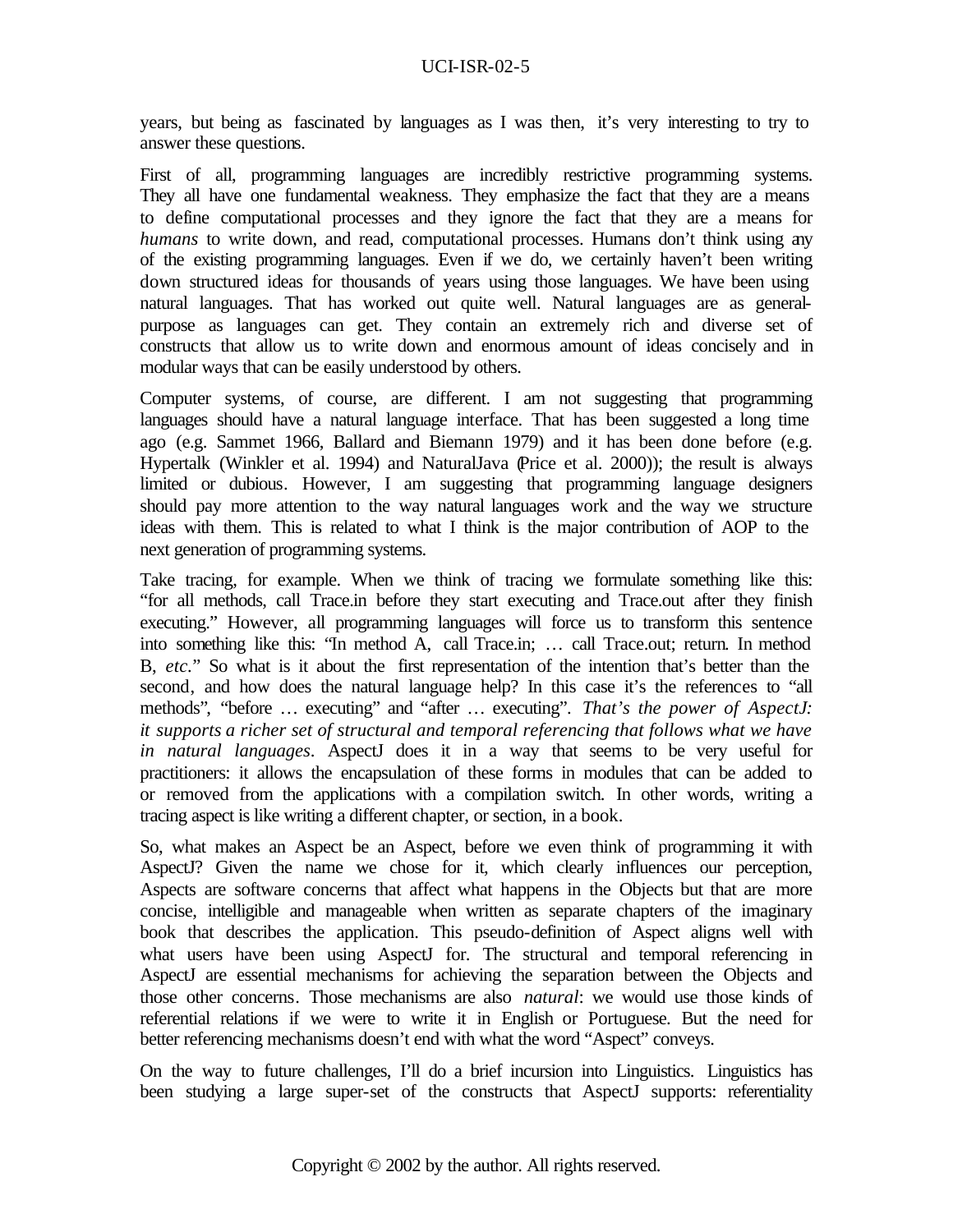between utterances – the subject matter of binding theory draws its roots from Chomsky's pioneering work. In Natural Languages, pronouns (e.g. this, that, it, her, which, etc.) are examples of such referential relations, but they are not the only ones. In general linguistics, referential dependence is studied regardless of morphological form, regardless of whether it is context-dependent or context-free and regardless of whether it is about objects or about time. For example, references can be: lists of nouns such as "The president, the cat, the resident and the hat"; constraints on nouns such as "colorless liquids"; temporal references such as "after reading the input stream"; and combinations of the above. Note that these are forms we use intuitively, that make texts very concise and that allow us to organize our ideas as optimally as we can. This very rich set of references is what allows us, for example, to divide specification manuals into chapters and sections that are related but loosely coupled; it is also what allows us to make a statement and add more to it at a later point. If we didn't have these referential forms we would, indeed, have a hard time communicating.

Programming languages support a very small set of referential relations. In particular, reflective references, groups and temporal references are, practically, inexistent. They can be simulated by combinations of computation and new nouns. And that's exactly one of the things that make programs much more complex than they should be: programmers have to express a rich set of referencing forms using a very small set of referencing forms. In the process, intentions get diluted and tangled.

The future of AOP will probably benefit from removing the word "Aspect" out of its name! What's important for the next generation of programming languages is the exploration of the rich set of referential relations we find in natural languages. That will allows us to appropriately implement pieces of program specification not only as separate chapters, but also as sections, paragraphs and even sentences, in a way that's much more *natural*; it will help avoid redundancy, temporary variables and all sorts of programming oddities. This is, of course, a challenge for language designers and I have only some fuzzy ideas about how those languages should look like. It seems to me that the conceptual framework that's available from Linguistics is an excellent framework for programming languages too.

#### **Acknowledgements**

Thanks to John Lamping for reading an earlier draft of this paper and pointing out some memory lapses and inconsistencies. Thanks also to Mik Kersten for proofreading the paper.

#### **References**

Aksit M., Bergmans L., and Vural S. 1992. An Object-Oriented Language-Database Integration Model: The Composition-Filters Approach. In O. Lehrman Madsen, editor, European Conference on Object-Oriented Programming (ECOOP), pages 372:396, Utrecht, The Netherlands, June/July 1992. Springer Verlag, Lecture Notes in Computer Science. Vol. 615.

Aksit M., Bosch J., van der Sterren W., and Bergmans L. 1994 Real-Time Specification Inheritance Anomalies and Real-Time Filters. In Mario Tokoro and Remo Pareschi, editors,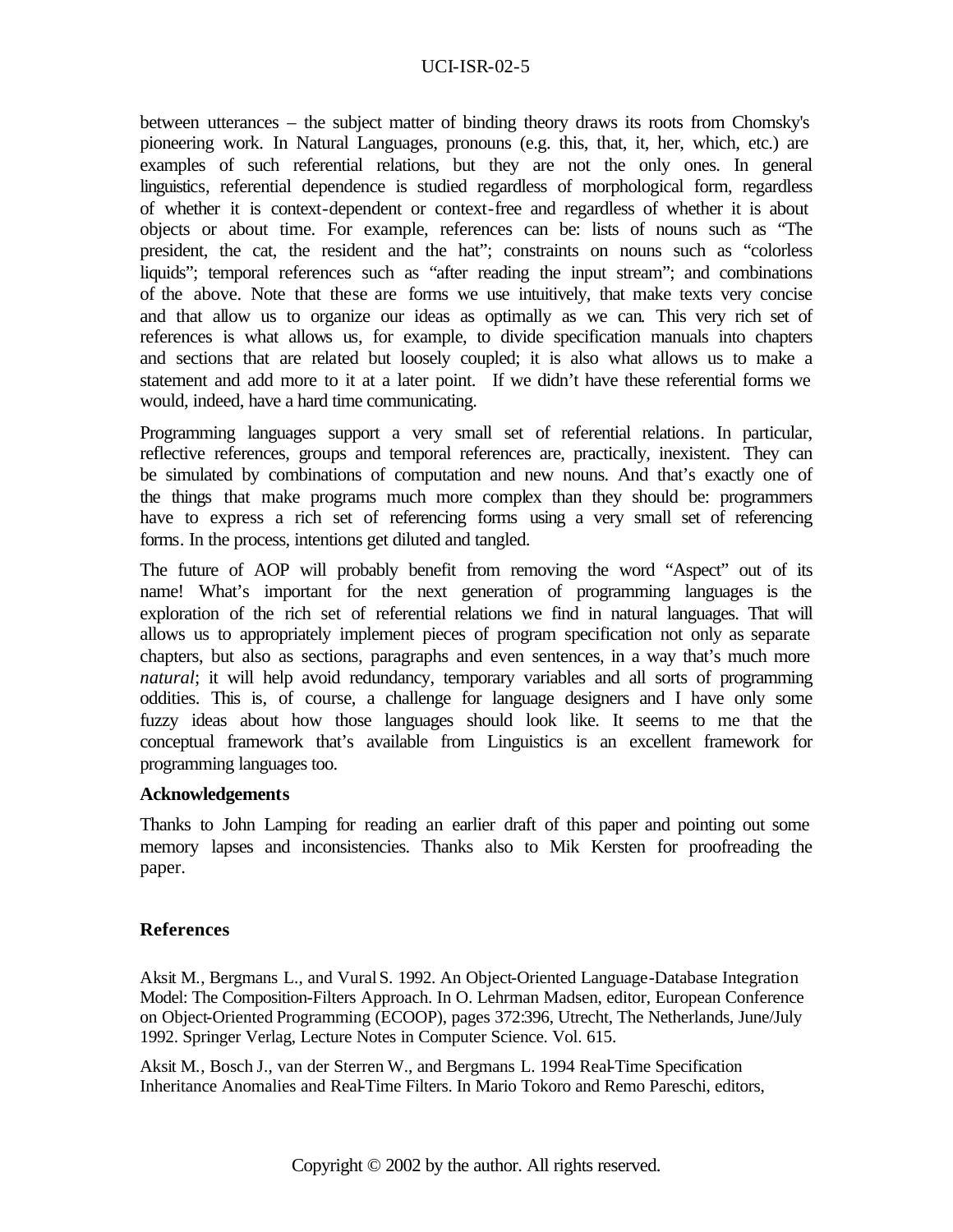European Conference onObject-Oriented Programming (ECOOP), pages 386:407, Bologna, Italy, July 1994. Springer Verlag, Lecture Notes in Computer Science. Vol. 821.

Aksit M., Wakita K., Bosch J., Bergmans L., and Yonezawa A. 1994. Abstracting Object Interactions using Composition-Filters. In M. Guerraoui, O. Nierstrasz, and M. Riveill, editors, Object-Based Distributed Processing. Springer Verlag, Lecture Notes in Computer Science, 1994.

Ballard, B. and Biemann, A. 1979. Programming in Natural Language: NLC as a Prototype. Proc. ACM/CSC-ER Annual Conference, 228-237.

Bergmans L. 1994. Composing Concurrent Objects. PhD thesis, University of Twente, Enschede, The Netherlands, July 1994.

Barbacci M. and Wing J. 1986. Specifying Functional and Timing Behavior for Real-Time Applications. Technical Report CMU/SEI-86-TR-4 ADA178769, Software Engineering Institute (Carnegie Mellon University), 1986.

Frølund S. and Agha G. 1993. A Language Framework for Multi-Object Coordination. In Oscar M. Nierstrasz, editor, European Conference onObject-Oriented Programming (ECOOP), pages 346-360, Kaiserslautern, Germany, July 1993. Springer Verlag, Lecture Notes in Computer Science. Vol. 707.

Gamma E., Helm R., Johnson R., and Vlissides J. 1994. Design Patterns: Elements of Reusable Object-Oriented Software. Professional Computing Series. Addison-Wesley, Reading, MA, October 1994. ISBN 0-201-63361-2.

Grosso W. 2002. Aspect-Oriented Programming and AspectJ. In Dr. Dobbs Journal. August 2002. http://www.ddj.com/articles/2002/0208/

Harrison W. and Ossher H. 1993. Subject-oriented programming (a critique of pure objects). In proc. Object-Oriented Programming Systems Languages and Applications (OOPSLA), pp.411- 428. 1993.

Honda Y. and Tokoro M. 1992. Soft Real-Time Programming through Reflection. In International Workshop on Reflection and Meta-Level Architecture, pages 12:23, Tama-City, Tokyo, Japan, November 1992.

Hürsch W. and Lopes C.V. 1995. Separation of Concerns. Northeastern University, College of Computer Science Technical Report NU-CCS-95-03. February 1995. ftp://ftp.ccs.neu.edu/pub/people/crista/publications/techrep95/index.html

Irwin, J., Loingtier, J.-M., Gilbert, J.R., Kiczales, G., Lamping, J., Mendhekar, A. and Shpeisman, T. 1997. Aspect-oriented programming of sparse matrix code. Scientific Computing in Object-Oriented Parallel Environments. First International Conference, ISCOPE 97. Proceedings. Springer-Verlag, 1997. p.249-56.

Jacobson I. 1986. Language Support for Changeable Large Real Time Systems. In Proc. Conference on Object-Oriented Programming Systems, Tools and Applications (OOPSLA'86). ACM Press. pp. 377-384.

Kiczales G., des Rivieres J., and Bobrow D.G. 1991. The Art of the Metaobject Protocol. The MIT Press, Cambridge, Massachusetts, 1991. ISBN 0-262-11158-6 (hc.).

Kiczales G. and Andreas Paepcke. 1995. Open Implementations and Metaobject Protocols. Tutorial slides and notes.

http://www2.parc.com/csl/groups/sda/publications/papers/Kiczales-TUT95/for-web.pdf

Kiczales, G. 1996. Beyond the black box: open implementation. IEEE Software, vol.13, (no.1), IEEE, Jan. 1996.

Copyright © 2002 by the author. All rights reserved.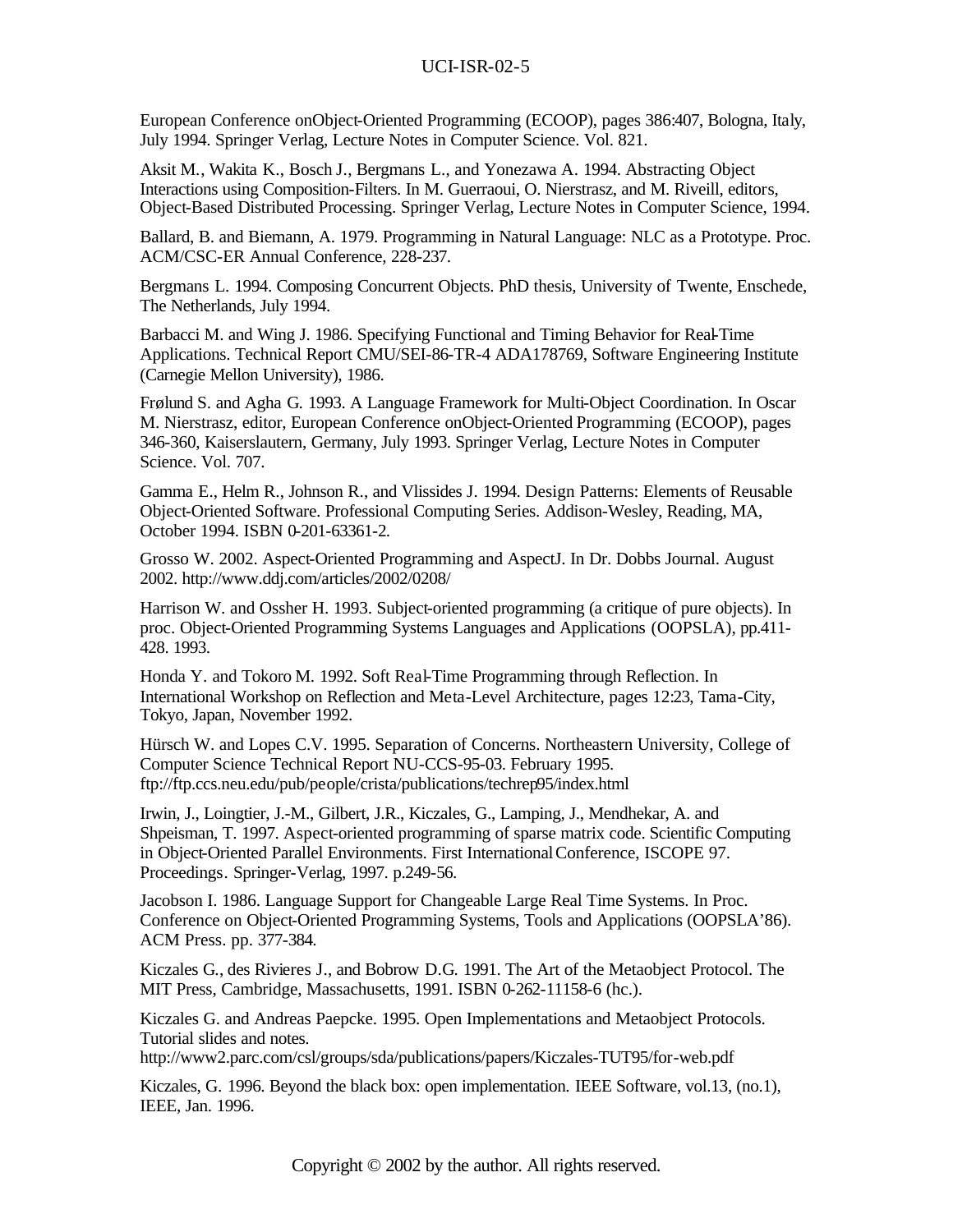Kiczales G., Lamping J., Lopes C., Maeda C., Mendhekar A. and Murphy G. 1997. Open Implementation Design Guidelines. In Proc. 19<sup>th</sup> International Conference on Software Engineering (ICSE). ACM Press. 1997.

Kiczales G., Lamping J., Mendhekar A., Maeda C., Lopes C., Loingtier J.-M. and Irwin J. Aspect-Oriented Programming. 1997. In Proc. 11<sup>th</sup> European Conference on Object-Oriented Programming (ECOOP). Springer-Verlag LNCS 1241. June 1997.

Laddad R. 2002. I want my AOP! In Java World magazine. January, March and April 2002.

Lesiecki N. 2002. Test flexibility with AspectJ and mock objects. In Java Technology Zone for IBM's Developer Works. May 2002.

Lieberherr K.J., Silva-Lepe I., and Xiao C. 1994. Adaptive object-oriented programming using graph-based customization. Communications of the ACM, 37(5):94:101, May 1994.

Lieberherr K.J., Orleans D. and Ovlinger J. 2001. Aspect-Oriented Programming with Adaptive Methods. In Communications of the ACM 44(10). October 2001.

Liskov B. and Scheifler R. 1983. Guardians and Actions: Linguistic Support for Robust, Distributed Programs. ACM Transactions on Programming Languages and Systems, 5(3):381:404, July 1983.

Lopes C.V. and Lieberherr K.J. 1994. Abstracting Process-to-Process Relations in concurrent Object-Oriented Applications. In Mario Tokoro and Remo Pareschi, editors, European Conference onObject-Oriented Programming (ECOOP), pages 81:99, Bologna, Italy, July 1994. Springer Verlag, Lecture Notes in Computer Science. Vol. 821.

Lopes C.V. and Lieberherr K.J. 1996. AP/S++: Case-study of a MOP for purposes of software evolution. Cristina Lopes and Karl Lieberherr. In Proc. Reflection'96, San Francisco, California. 1996.

Lopes C. 1996. Adaptive Parameter Passing. In Proc. International Symposium on Object Technologies for Advanced Software (ISOTAS'96). Springer-Verlag LNCS n.1049. Japan, 1996.

Lopes C. 1998. D: A Language Framework for Distributed Programming. PhD Thesis, College of Computer Science, Northeastern University.

Lopes C. and Kiczales G. 1998. Recent Developments in AspectJ. In Proc. Aspect-Oriented Programming Workshop at ECOOP'98. Workshop Reader, Springer-Verlag LNCS 1543. July 1998.

Maes P. 1987. Concepts and Experiments in Computational Re ection. In Norman Meyrowitz, editor, Object-Oriented Programming Systems, Languages and Applications Conference (OOPSLA), pages 147{155, Orlando, Florida, October 1987. ACM Press. Special Issue of SIGPLAN Notices, Vol.22, No.12.

Magee J., Kramer J., and Sloman M. 1989. Constructing Distributed Systems in CONIC. IEEE Transactions on Software Engineering, 15(6):663:675, June 1989.

Mahoney J.V. 1995. Functional Visual Routines. Xerox Palo Alto Research Center Technical Report SPL95-069, July 1995.

Matsuoka S. and Yonezawa A. 1993. Analysis of inheritance anomaly in object-oriented concurrent programming languages. In Gul Agha, Peter Wegner, and Akinori Yonezawa, editors, Research Directions in Concurrent Object-Oriented Programming, chapter 1, pages 107:150. The MIT Press, Cambridge, Massachusetts, 1993.